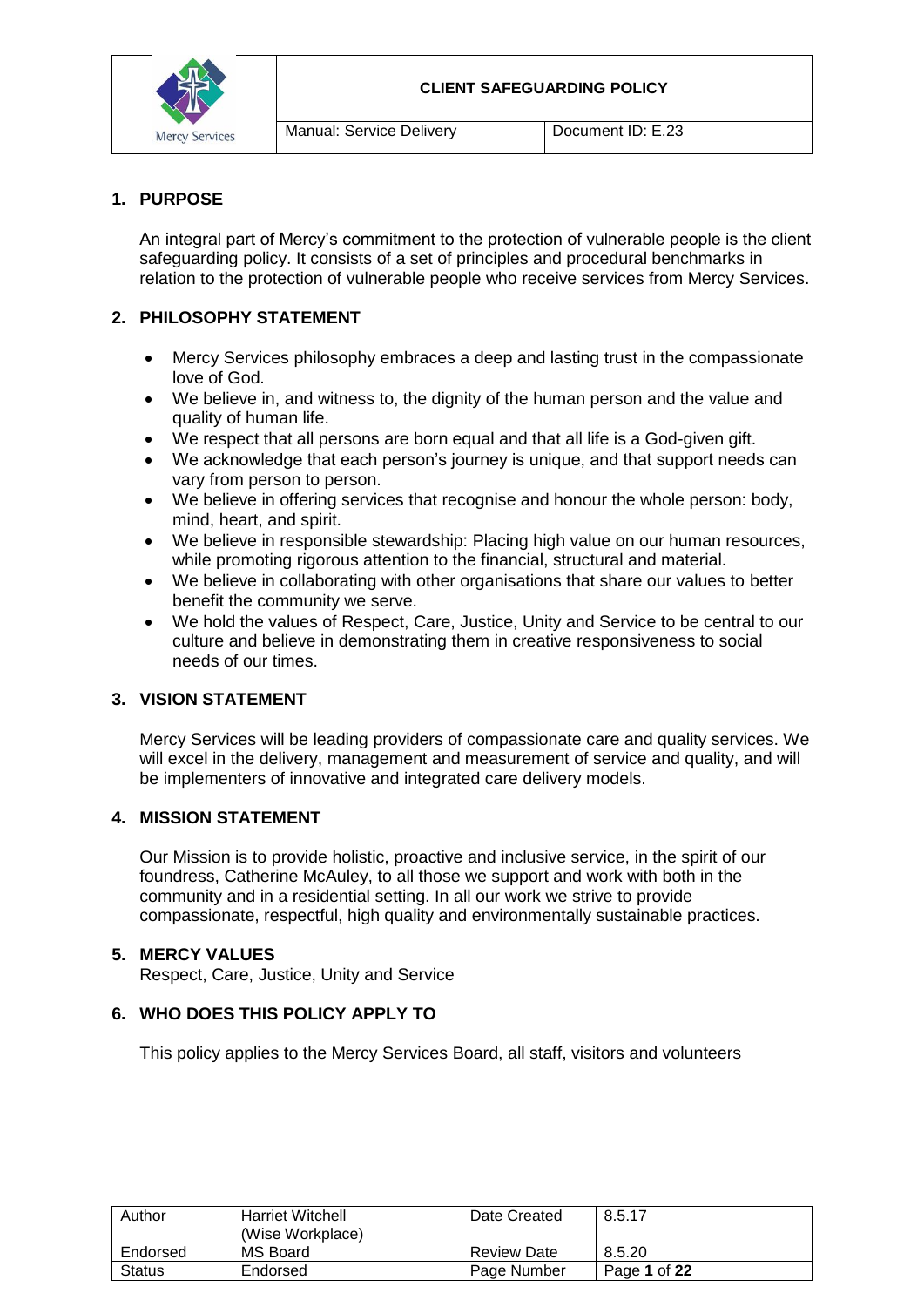

#### **CLIENT SAFEGUARDING POLICY**

Manual: Service Delivery **Document ID: E.23** 

# **7. POLICY**

All Mercy Services clients, including children and Vulnerable Adults, have the right to be safe from abuse of any kind. Mercy Services staff and volunteers have a responsibility and duty of care to keep clients safe from harm and promote their wellbeing.

Abuse is not tolerated by Mercy Services. Mercy Services have zero tolerance for abuse and will not knowingly engage anyone who poses an unacceptable risk to children or Vulnerable Adults.

Actions that are considered unacceptable behaviour may result in disciplinary action or termination. For example:

- Sexually assault;
- Physically assault;
- Verbally abuse, denigrate or bully;
- Sexually harass;
- **Engage in Grooming behaviour;**
- Take inappropriate photos, or reproduce and/or distribute photos of Vulnerable people for an inappropriate purpose or distribute photos without their consent or the consent of their guardians;
- Publish any material containing images of Children or Young People without the consent of the parent/guardian of the Children or Young people included in the images; and/or
- Access, download, store or distribute any form of child pornography.

# **7. WHAT IS OUR COMMITMENT TO SAFEGUARDING OF VULNERABLE PEOPLE?**

Mercy Services endorses the principles of:

- The **United Nations Convention on the Rights of the Child 1989** (ratified in Australia in 1990). The Convention recognises that Children or Young People under the age of 18 years need special care and protection.
- The purpose of the **United Nations Convention on the Rights of Persons with Disabilities 2006** (ratified in Australia in 2008) is to promote, protect and ensure the full and equal enjoyment of all human rights and fundamental freedoms by all persons with disabilities, and to promote respect for their inherent dignity.
- There is no current convention on the rights of older persons, however, according to the Australian Human Rights commission, the following human rights are particularly relevant to older people: an adequate standard of living including access to adequate food, clothing and housing; the highest possible standard of physical and mental health; work and fair working conditions; be safe and free from violence; be free from cruel, inhuman or degrading treatment; privacy; family life.

#### **8. SAFEGUARDING OF CHILDREN AND YOUNG PEOPLE**

| Author        | <b>Harriet Witchell</b><br>(Wise Workplace) | Date Created       | 8.5.17       |
|---------------|---------------------------------------------|--------------------|--------------|
| Endorsed      | MS Board                                    | <b>Review Date</b> | 8.5.20       |
| <b>Status</b> | Endorsed                                    | Page Number        | Page 2 of 22 |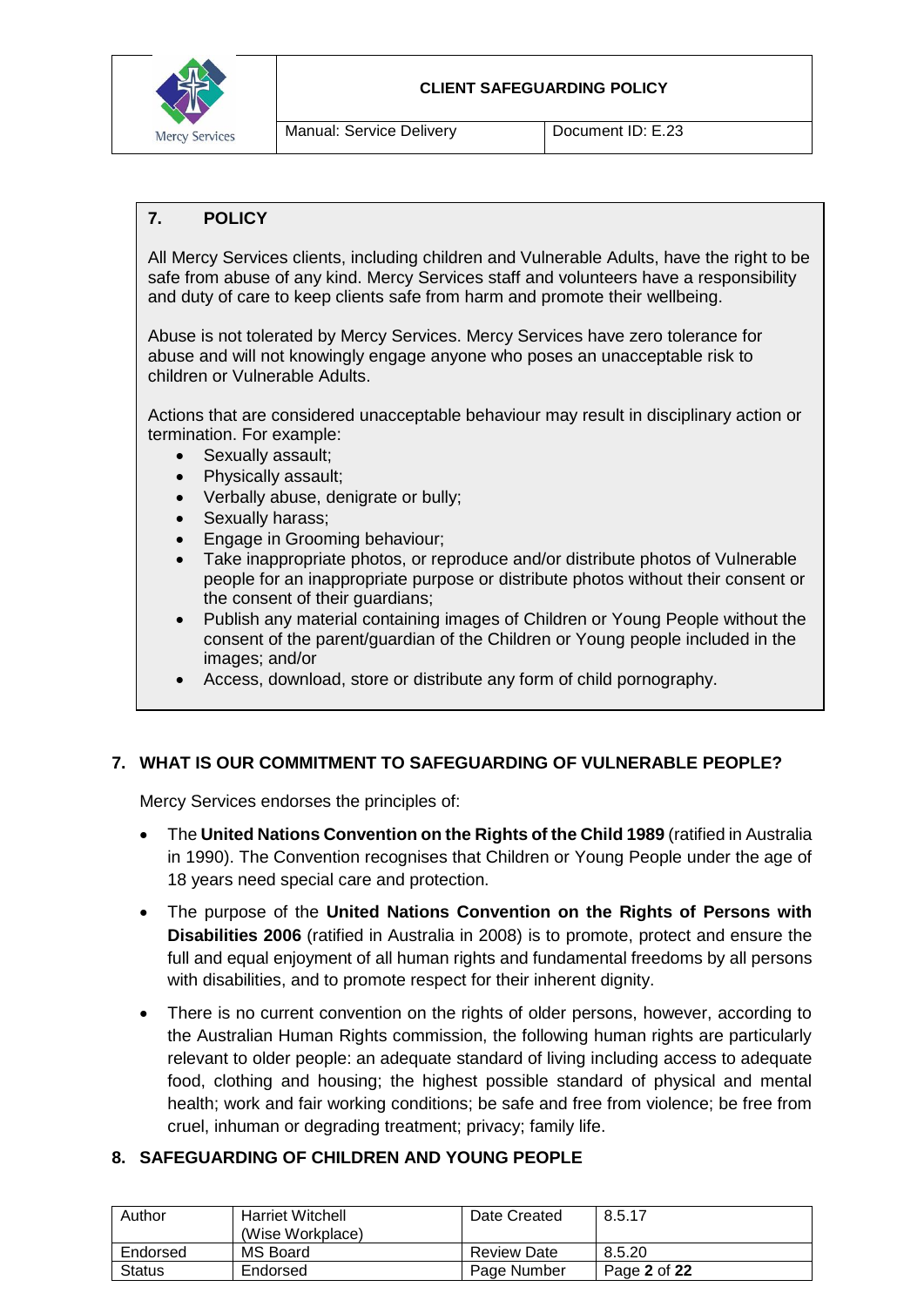

In recognition of our support for the Convention on the Rights of the Child, Mercy makes the following commitments:

# **8.1. Our Commitment to Children or Young People**

- a. We are committed to the safety and wellbeing of all Children or Young People who access any of our activities, programs or services.
- b. We are committed to providing Children or Young People with positive and nurturing experiences.
- c. We will support families and communities to promote Children or Young People's healthy development and wellbeing.
- d. We will strive to ensure that Children or Young People are protected.
- e. We will strive to ensure that Children or Young People are not exploited, abused or harmed during their involvement with any of our activities, programs, events or services.
- f. We will listen to Children or Young People and address any concerns that they raise with us.
- g. We will ask for consent from Children, Young People and their parents/carers/families before we seek out or provide information about them to any other individuals or organisation. However, we may not ask for consent to disclose information to Police, regulatory authorities or relevant statutory child protection agencies in the event that we have concerns about the safety and wellbeing of a specific Child or Young Person.

# **8.2. Our Commitment to Parents/Carers/Families**

- a. We are committed to supporting parents and carers to protect their Children or Young People.
- b. We will offer assistance that builds on a family's strengths, is sensitive to their cultural and religious beliefs and empowers them to meet the changing needs of their Children or Young People.
- c. We are committed to communicating honestly and openly with parents and carers about the wellbeing and safety of their Children or Young People.
- d. We will promote and distribute information about this Safeguarding policy to Children, Young People and parents/carers as part of an introduction to our services and programs. The information will be made available in a developmentally appropriate language and translated to accommodate the main communities that access our services.
- e. We aim to be transparent in our decision-making with parents and carers as long as doing so does not compromise the safety of Children or Young People or breach any confidentiality obligations.

# **8.3. Our Commitment to Ensuring a Child Safe Organisation**

- a. We are committed to using best practice standards in the recruitment, screening and employment of any persons in positions of authority.
- b. We will work to create an environment in which Children or Young People are safe and feel safe in any of our program, activities, or events.

| Author        | <b>Harriet Witchell</b><br>(Wise Workplace) | Date Created       | 8.5.17       |
|---------------|---------------------------------------------|--------------------|--------------|
| Endorsed      | MS Board                                    | <b>Review Date</b> | 8.5.20       |
| <b>Status</b> | Endorsed                                    | Page Number        | Page 3 of 22 |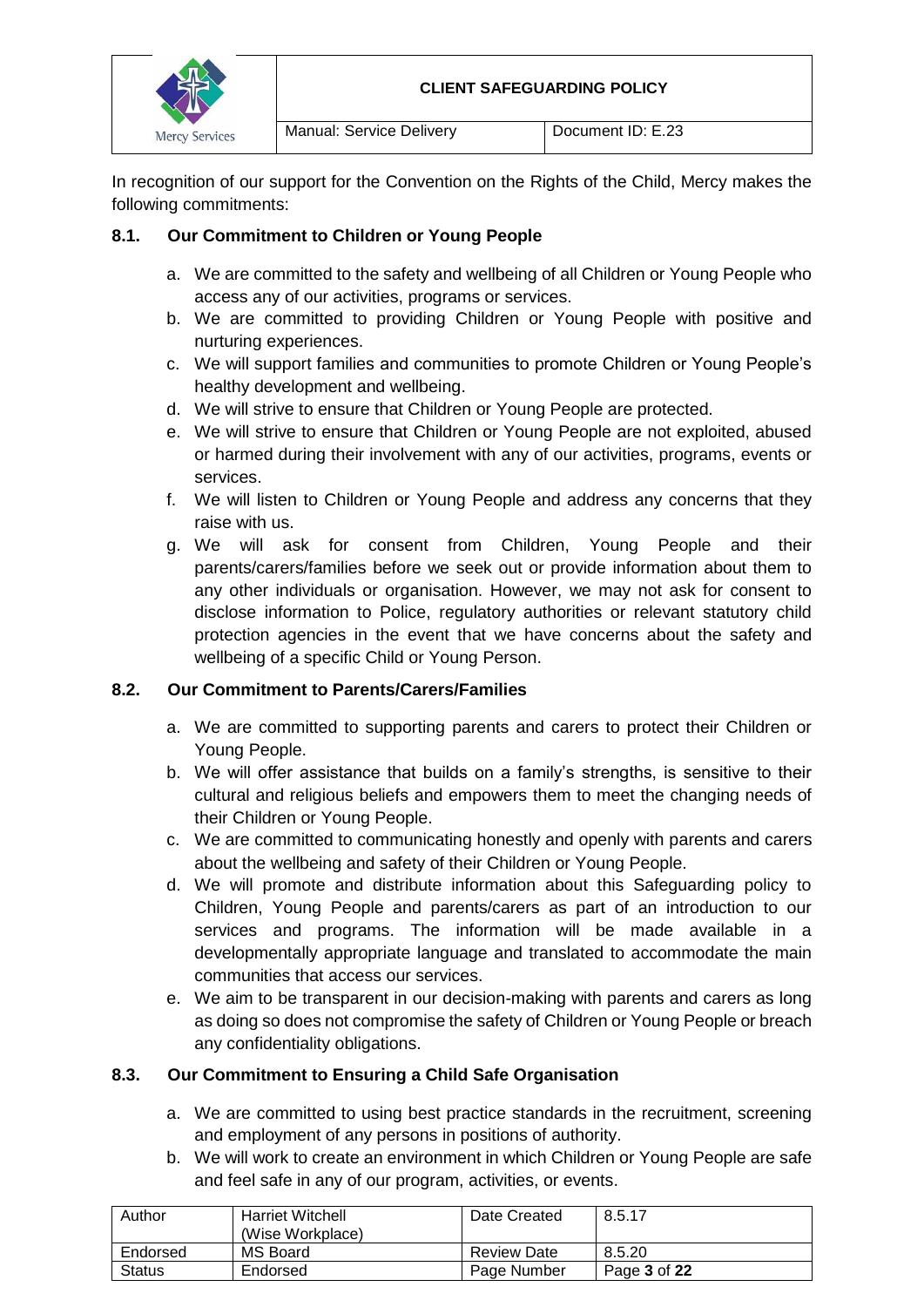

c. We will strive to ensure that persons in positions of authority do not harm, abuse or exploit Children or Young People who are involved with our programs or services.

# **10. SAFEGUARDING OF VULNERABLE ADULTS**

# **10.1. Safe Environment**

Mercy Services staff will not visit a Vulnerable adult in their homes without the prior knowledge and consent of Mercy Services Management. When transporting a Vulnerable adult, they are to be taken directly to and from arranged venues; there must under no circumstances be a spontaneous detour.

All personal counseling is to be carried out, where reasonably practicable, within sight of a witness.

Personnel and clients are expected to respect each other's privacy during activities that require undressing, dressing or changing clothes. Under no circumstances will a staff member or volunteer be alone in a room with a Vulnerable adult while they are dressing or undressing unless there is a need for assistance as noted in the Support Plan.

Initiations and secret ceremonies are prohibited.

Mercy Services staff have the right to ask people who do not have a valid reason to be present at a Vulnerable adult activity to leave. Police may be contacted if such persons refuse to comply with any reasonable request to leave.

# **10.2. Ensure Appropriate use of Communication Systems.**

Mercy Services guidelines on appropriate use of its communication systems cover pornography. The use of Mercy Services systems to access pornography will not be tolerated and will be dealt with promptly, including reporting to police.

# **10.3. Disciplining Vulnerable Adults**

It is not the responsibility of Mercy Services staff or volunteers to discipline a Vulnerable adult. If a Vulnerable adult in the care of Mercy Services does not abide by the rules set down by Mercy Services, or is an obstruction to the care of other Vulnerable Adults or may cause harm to other Vulnerable Adults, the service provided to the Vulnerable Adult will be reviewed and may be stopped.

At no time will Mercy Services staff or volunteers administer any form of physical, emotional or mental discipline. Reasonable grounds of abuse of a Vulnerable Adult can be assumed when:

- A Vulnerable Adult discloses that he or she has been abused, and/or
- Someone close to the Vulnerable Adult (e.g. sibling, relative, close friend) discloses on behalf of that Vulnerable adult.

| Author        | <b>Harriet Witchell</b><br>(Wise Workplace) | Date Created       | 8.5.17       |
|---------------|---------------------------------------------|--------------------|--------------|
| Endorsed      | MS Board                                    | <b>Review Date</b> | 8.5.20       |
| <b>Status</b> | Endorsed                                    | Page Number        | Page 4 of 22 |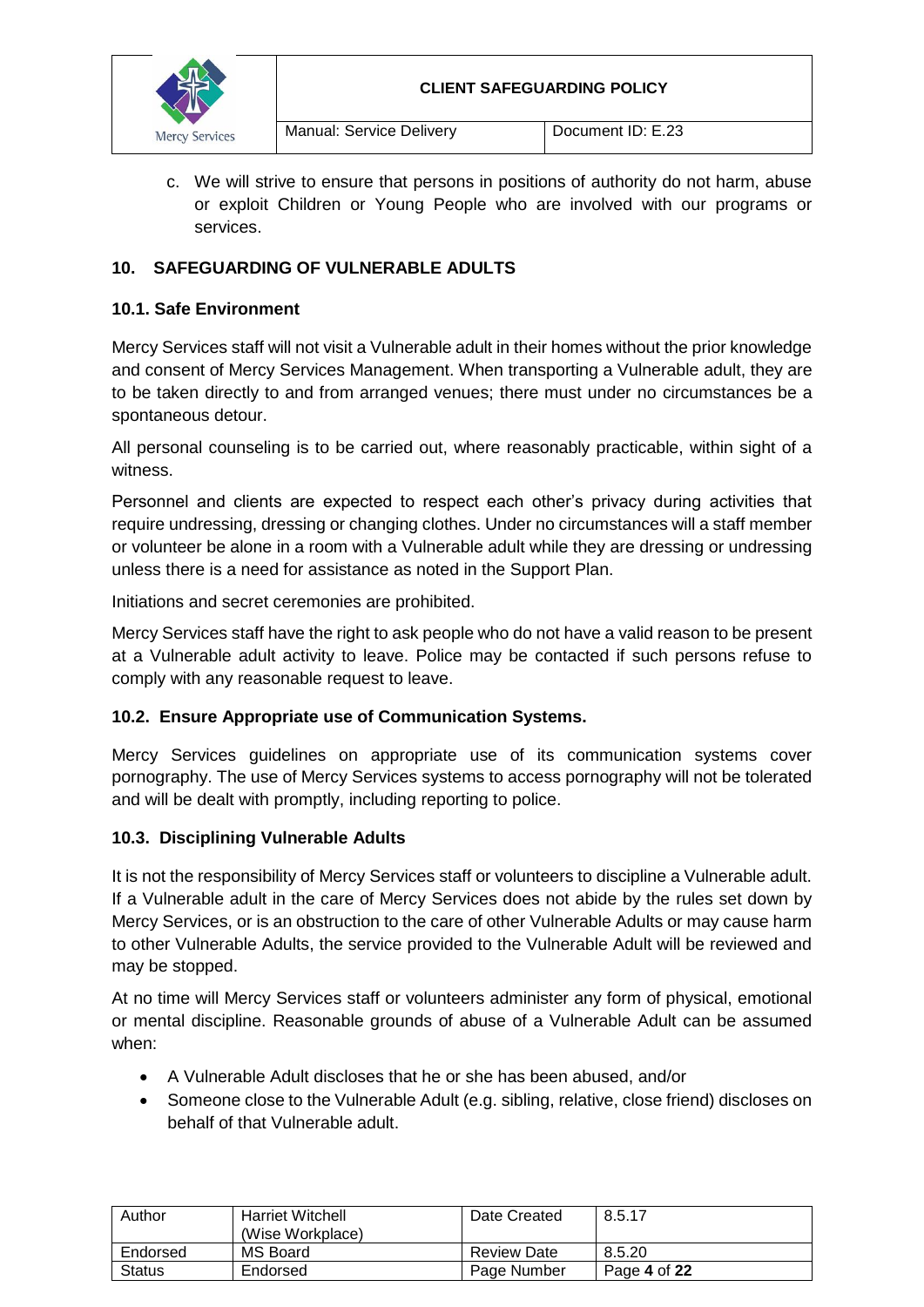

- In the professional judgment of a person working with the Vulnerable adult the person concerned displays behavior that indicates that they have been the victim of abuse or neglect.
- Medical opinion determines that the cause of an injury, illness or pregnancy has occurred as a result of abuse.

### **10.4. Abuse Disclosure**

- a. If a disclosure of abuse is made, the Manager/Supervisor who receives the disclosure will maintain appropriate support to the one making the disclosure.
- b. This will include:
- c. Treating each allegation seriously and not attempting to deny the allegation or minimise its impact on the alleged victim so that the matter is not swept under the carpet.
- d. Not pushing the Vulnerable Adult to disclose details of the alleged abuse. Assuring the Vulnerable adult that they are understood, that their disclosure is being taken seriously; that what has happened is not their fault; and that they are correct in disclosing the incident.
- e. Reporting the abuse to the appropriate authorities including NSW Police. In the case of reportable assault, as defined by the Aged Care Act 1997, the incident requires to be reported to the Department of Health electronically. This includes unlawful sexual contact with or the unreasonable use of force towards a resident of an aged care home. Incidents of financial abuse are not subject to mandatory reporting, however, may be reported to the NSW Police.
- f. Not making contact with the alleged perpetrator. If Mercy Services staff are already providing counsel to the alleged perpetrator, it may be advisable for another person to assume this responsibility for the duration of any investigation.
- g. If the alleged abuse has taken place recently, clothing worn by the Vulnerable Adult should be retained and handed to the police for forensic examination.
- h. Maintain confidentiality at all times. Any disclosures by a Vulnerable Adult, reports of suspected abuse and all details of the subsequent investigation will be documented. The documents will be held by the Head of People and Culture, in a secure location, where a breach of privacy cannot occur. Mercy Services reserves the right to carry out disciplinary procedures in accordance with its policies and procedures. Where an allegation is made, the accused Mercy Services staff or volunteer will be removed from all activities and programs pending the outcome of all investigations.

#### **10.5. How does this Safeguarding policy apply to members of staff:**

It is a requirement that all staff:

- a. Adhere to the Safeguarding policy; and
- b. Follow and adhere to the Complaints Procedure with respect to any breaches of this policy.

### **10.6. What are Mercy's Requirements of and Commitment to Staff and Managers in Relation to Protecting Vulnerable People?**

| Author        | <b>Harriet Witchell</b><br>(Wise Workplace) | Date Created       | 8.5.17       |
|---------------|---------------------------------------------|--------------------|--------------|
| Endorsed      | MS Board                                    | <b>Review Date</b> | 8.5.20       |
| <b>Status</b> | Endorsed                                    | Page Number        | Page 5 of 22 |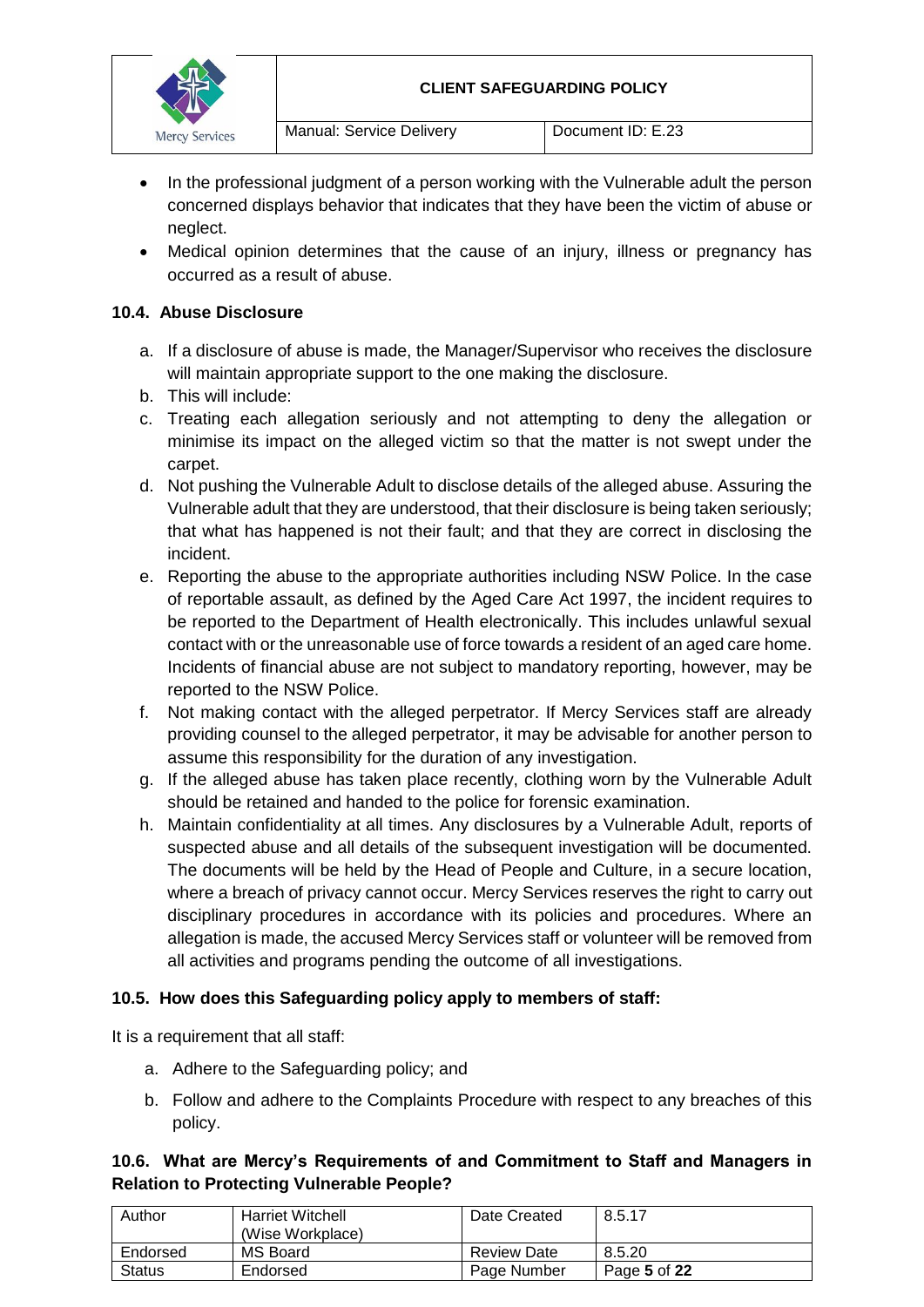

Providing the necessary support to enable them to fulfil their roles.

Putting in place a management structure that supports and develops them, as applicable, in their roles.

Providing appropriate guidance and development.

Ensuring that there is access to a Senior Person to make decisions in relation to any action required to safeguarding Vulnerable people from abuse.

At Mercy Services, we Expect Staff and Managers to:

i. Understand the rights of Vulnerable people, as appropriate to their role.

A working knowledge of Vulnerable people's rights should inform decisions about how to behave with and act on behalf of Vulnerable people. It enables us to identify when Vulnerable peoples' needs and entitlements are compromised and when they require support.

ii. Understand and acknowledge the foundational significance of family relationships for the development of Children or Young People.

This includes recognising, respecting and, where appropriate, working to strengthen the capacities of parents/carers and other family members to support, care and protect their Children or Young People.

iii. Respect the cultural and religious practices of families who access our services, programs or events.

Whilst we recognise the importance of culture and religion in the lives of Children, Young People and families, the right of Children or Young People to protection from Harm takes precedence over any cultural or religious belief.

iv. Understand and appropriately respond to the special needs of Children or Young People with developmental delays or disabilities.

This includes:

- Acting in ways that communicate effectively with and are supportive of Children or Young People with developmental delays or disabilities; and
- Being proactive in recognising the additional vulnerability to exploitation and Harm that Children or Young People with developmental delays or disabilities experience.
- v. Be respectful of Children and Vulnerable Adults by:
	- Facilitating opportunities for Children and Vulnerable Adults to tell us their views and feedback;
	- Treating Children and Vulnerable Adults as individuals and respecting their unique abilities and vulnerabilities;
	- Expressing attitudes and engaging in behaviour that respect and support Children and Vulnerable Adults.

| Author        | <b>Harriet Witchell</b><br>(Wise Workplace) | Date Created       | 8.5.17       |
|---------------|---------------------------------------------|--------------------|--------------|
| Endorsed      | MS Board                                    | <b>Review Date</b> | 8.5.20       |
| <b>Status</b> | Endorsed                                    | Page Number        | Page 6 of 22 |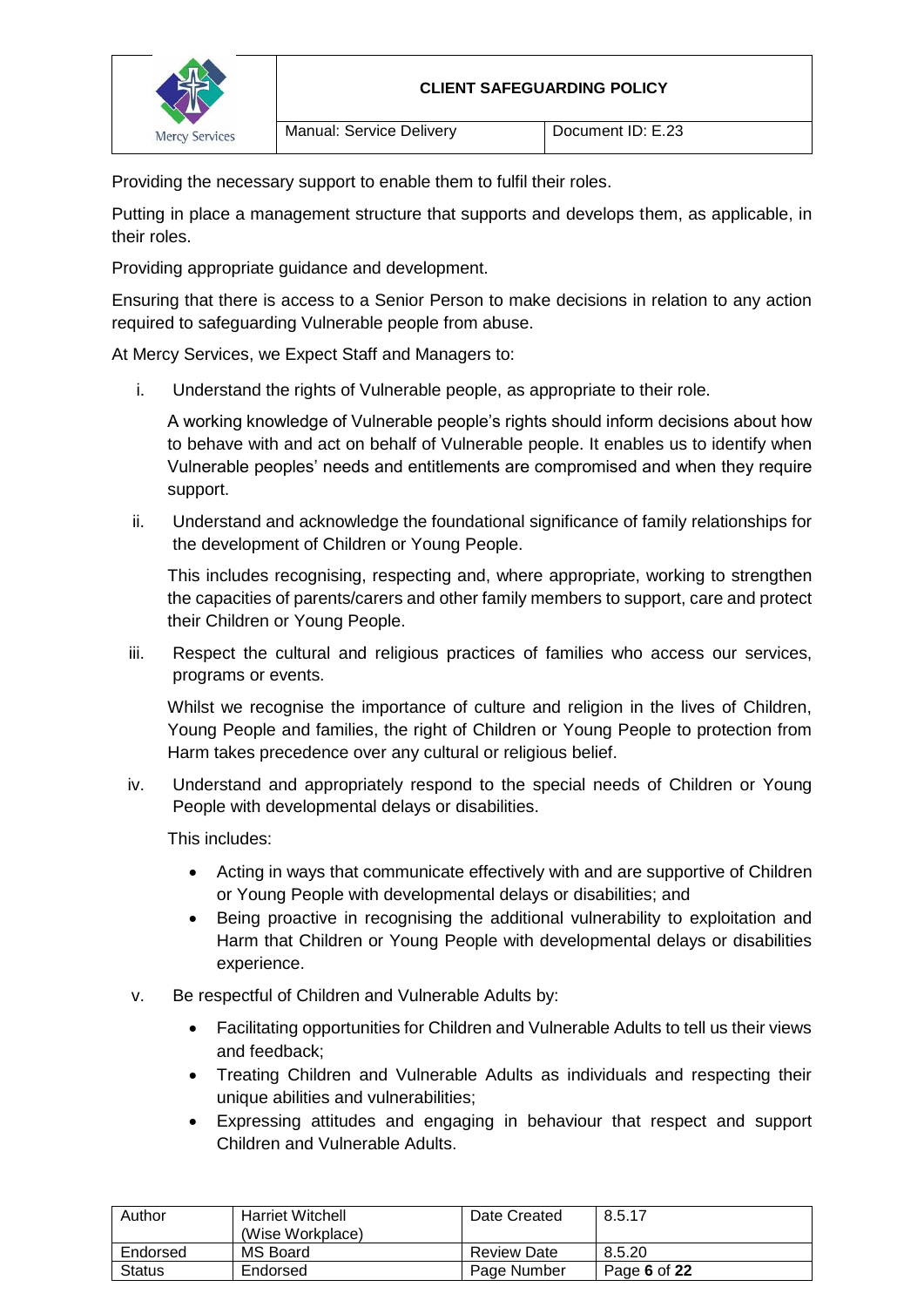

vi. Appropriately act on any concerns raised by Children, Vulnerable Adults and/or their parents/carers.

We will take seriously and appropriately investigate complaints or allegations made against any staff or managers. Any alleged crimes against Children, Vulnerable Adults or other family members will be reported to the Police. We expect persons in positions of authority to follow our complaints procedure without hesitation in response to concerns raised by Children and Vulnerable Adults and/or their parents.

vii. Understand the definitions, indicators and impact of Child Abuse, including Grooming.

Experiences of Child Abuse and Grooming are significant sources of trauma for Children or Young People and intensify the risk of them developing a range of emotional, psychological, social, and behavioural problems. Through training and induction provided by Mercy, we expect staff and managers to be able to define Child Abuse, be aware of its indicators and understand its consequences.

Staff and managers must:

- Intervene to identify and prevent Child Abuse from occurring by following the Steps contained the Complaint Handling Policy E.08
- Take action to protect Children or Young People from further Child Abuse by following the steps contained in Complaint Handling Policy E.08
- viii. Know and follow regulations in relation to the care of Children or Young People.

It is the responsibility of the appropriate managers of our services, programs, events and activities, to take all reasonable steps to ensure that the regulations are adhered to, by all staff.

ix. Know and follow the relevant law(s) in relation to reporting Reportable conduct in respect of children, young people and people with a disability and any other Vulnerable adult

In doing so, we expect staff to consult with a Senior Person to ensure that appropriate action is taken to respond to concerns about the wellbeing or safety of a Child or Young Person or Persons with a Disability.

x. Co-operate with Police and/or other formal investigations to the best of their ability and within the regulations and legislation regarding privacy and sharing of information, to safeguard Children or Vulnerable Adults.

Where staff or managers are contacted by the Police, or any external agency including government child welfare departments, they must use best endeavours to cooperate as requested. Any unreasonable failure to reasonably cooperate with the external agency will constitute a breach of this client safeguarding policy. Co-operating with an external agency may involve, but is not limited to, the following:

- Speaking to a representative of the external agency and answering any questions they may have;
- Providing a statement regarding any particular conduct or facts the Person in a Position of Authority witnessed or experienced; and

| Author        | <b>Harriet Witchell</b><br>(Wise Workplace) | Date Created       | 8.5.17       |
|---------------|---------------------------------------------|--------------------|--------------|
| Endorsed      | MS Board                                    | <b>Review Date</b> | 8.5.20       |
| <b>Status</b> | Endorsed                                    | Page Number        | Page 7 of 22 |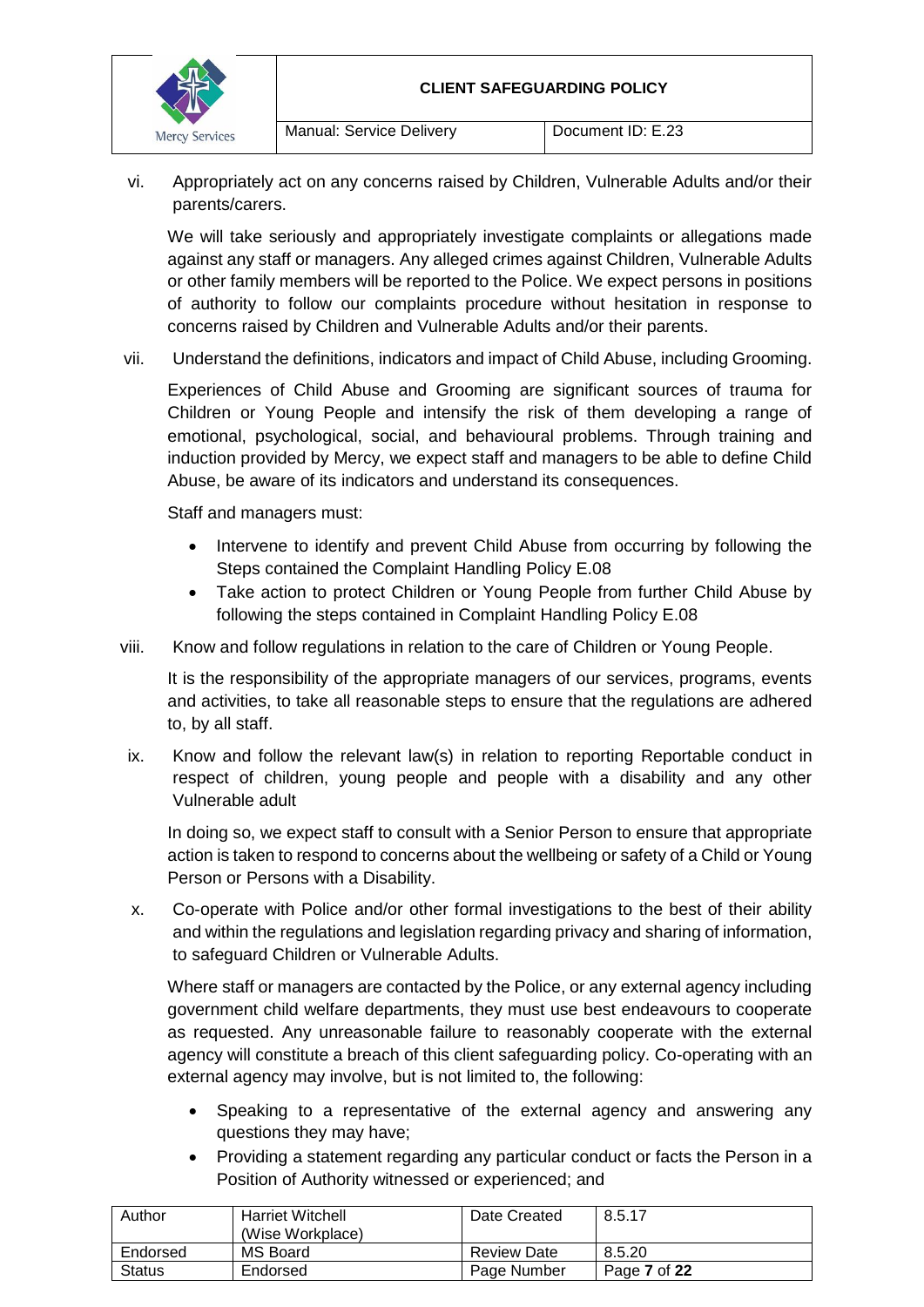

- Where practicable, giving evidence at any external hearing.
- xi. Always follow the Codes of Conduct

Staff will be asked to personally endorse the General Code of Conduct and the Code of Conduct in dealing with Vulnerable Adults to formalise their acknowledgment of and adherence to their content.

xii. Not Harm or exploit Vulnerable Adults who access our services, activities, programs, or events, nor contravene any laws or regulations regarding the safety and wellbeing of Children or Young People.

It is a serious breach of this Client Safeguarding policy and possibly the law, if any staff or manager harms or exploits Children or Young People or Vulnerable Adult who is involved in any of our activities, services, or programs. Breaches of this include, but are not limited to:

- Sexually assault;
- Physically assault;
- Verbally abuse, denigrate or bully;
- Sexually harass:
- Engage in Grooming behaviour;
- Take inappropriate photos, or reproduce and/or distribute photos of Vulnerable people for an inappropriate purpose or distribute photos without their consent or the consent of their guardians;
- Publish any material containing images of Children or Young People without the consent of the parent/guardian of the Children or Young people included in the images; and/or
- Access, download, store or distribute any form of child pornography.
- xiii. Support vulnerable people and their families as directed by Senior Persons in the event that a vulnerable person is or is suspected of being Abused, Bullied or Exploited.

We recognise that the impact of abuse on Children and Vulnerable Adults is traumatic. We will provide opportunities for formal debriefing and/or counselling to the vulnerable person and their families who have experienced abuse and any other vulnerable person or family member in the community who may indirectly be affected by the incident(s).

The listed expectations are requirements of this Safeguarding policy and must be included in the policies, Codes of Conduct and operational procedures developed and implemented by Mercy.

# **9. WHAT SUPPORT WILL MERCY PROVIDE TO STAFF AND MANAGERS?**

Mercy will ensure that all staff and managers:

 Receive training to keep vulnerable people safe from Abuse by providing training opportunities regularly and as appropriate to the various roles of staff and managers.

| Author        | <b>Harriet Witchell</b><br>(Wise Workplace) | Date Created       | 8.5.17       |
|---------------|---------------------------------------------|--------------------|--------------|
| Endorsed      | MS Board                                    | <b>Review Date</b> | 8.5.20       |
| <b>Status</b> | Endorsed                                    | Page Number        | Page 8 of 22 |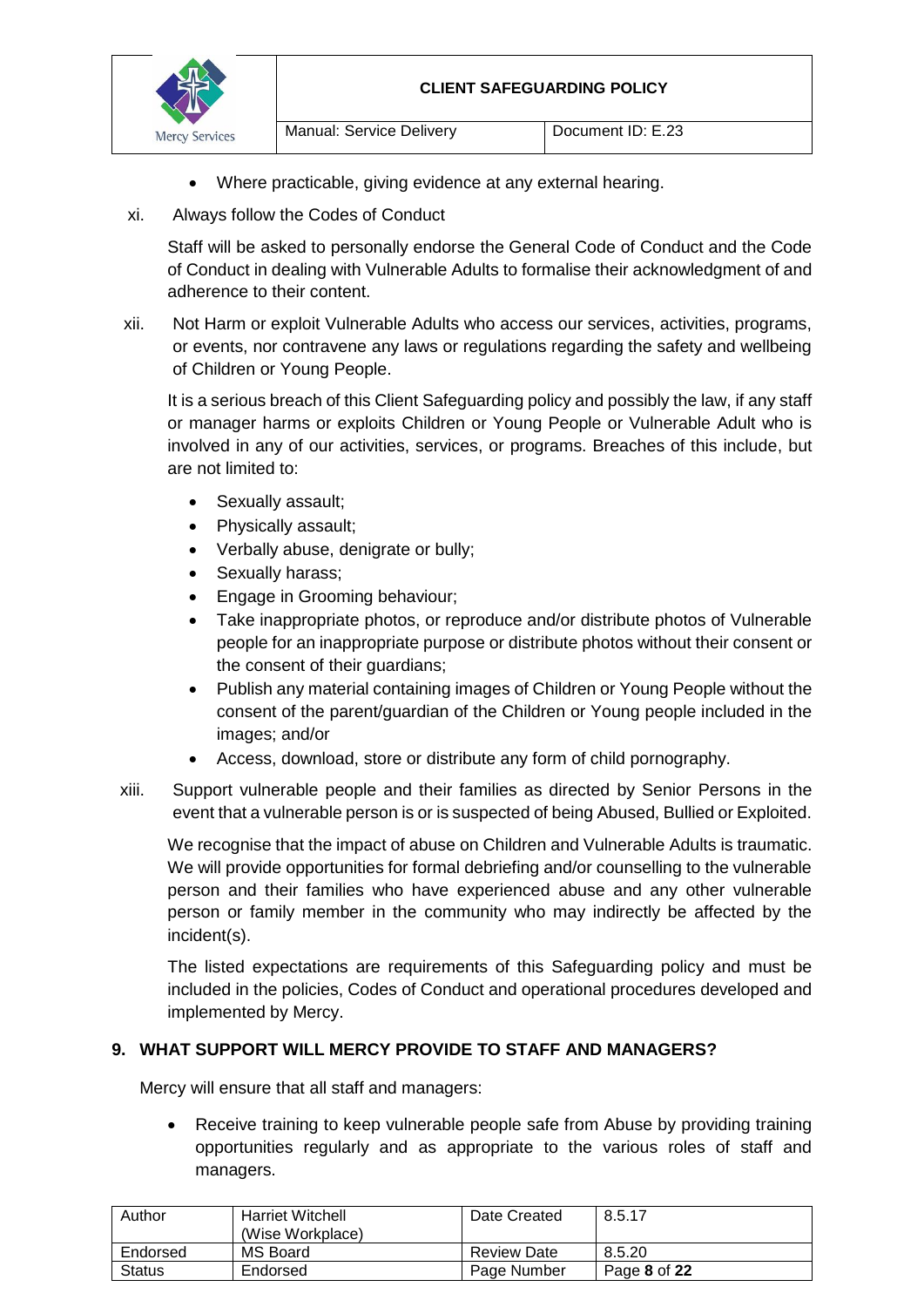#### **CLIENT SAFEGUARDING POLICY**



- Are clear about what is expected of them regarding the welfare and safety of Vulnerable People by clarifying applicable procedures at regular opportunities and, where possible, encouraging standing agenda items at regular forums to discuss best practice procedures.
- Are aware of the appropriate recruitment, screening and employment practice in relation to individuals with specific roles in working or volunteering with Children or Young People and families.
- As applicable staff will be informed during their recruitment that their employment, coaching or volunteering will be subject to clearance under the Working with Children Check system and a National Criminal Records Check. It is a serious breach of this Policy if an individual who has convictions that would make him/her ineligible to be granted a Working with Children Check (or equivalent) clearance gains employment or is allowed to volunteer with Children or Young People who access our services, programs, events or activities. It is also a serious breach if an individual continues in his/her employment or volunteer role with us if he/she has been charged or convicted of a crime that would make him/her ineligible to be granted a Working with Children Check (or equivalent) clearance.
- Receive guidance and supervision in relation to their role with vulnerable people and families.
- To assist with some of the complexity and challenges of working with vulnerable people and their families, we will provide regular guidance for all staff and managers in relation to their specific roles with Children, and Vulnerable Adults and families. For example, the circulation and notification of changes to legislation involving safety and welfare.
- Make joint decisions with Senior Persons about initiating action to protect Children or Vulnerable Adults from abuse.
- We acknowledge abuse is a serious allegation and of the utmost importance of addressing allegations as soon as possible. In accordance with the complaint procedure/incident reporting policy, staff must report any complaint lodged with them to a Senior Manager as soon as possible. The Senior Manager will work with the staff member to address the complaint and ensure appropriate action is taken in response. The staff member should therefore not feel they must deal with the complaint themselves, as we will provide as much support as required.
- Receive appropriate and timely debriefing and/or counselling opportunities in the event that it is required following stressful or challenging situations involving Children, or Vulnerable Adults and/or their families.
- Mercy Services will provide debriefing and counselling opportunities.

# **12. RESPONSIBILITIES**

The overall responsibility for this policy rests with the Chief Executive Officer.

| Author   | <b>Harriet Witchell</b><br>(Wise Workplace) | Date Created       | 8.5.17       |
|----------|---------------------------------------------|--------------------|--------------|
| Endorsed | MS Board                                    | <b>Review Date</b> | 8.5.20       |
| Status   | Endorsed                                    | Page Number        | Page 9 of 22 |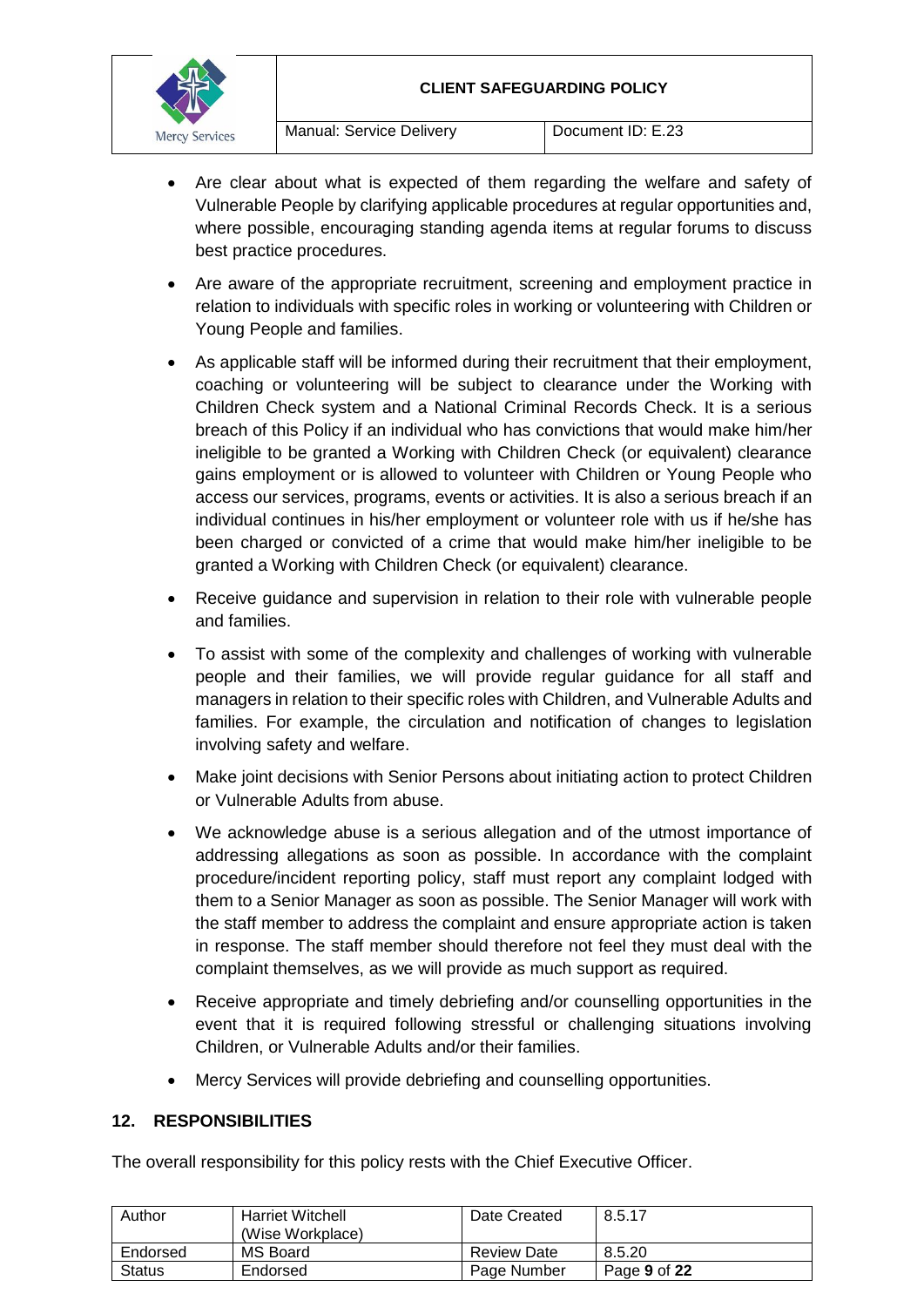

All managers are responsible to ensure all staff are aware of the policy, its contents and the implementation of the policy.

Mercy Services staff and volunteers are responsible for ensuring that a safe environment is maintained at all times, any serious concerns in relation to a client's wellbeing is reported in accordance with this policy and accurate and confidential records of all reported cases of abuse are maintained.

The policy is to be reviewed by the Mercy Service Board every 3 years or earlier if a review is required following a significant event or changes to legislation occur.

# **13. RISK ASSESSMENT**

Mercy services will integrate a risk management framework to programing and recruitment with the express purpose of reducing and minimizing the risk to clients from abuse. These assessments will:

- Identify work systems and processes that create opportunities for abuse to occur
- Identify employee behaviours that are inappropriate with children or Vulnerable Adults
- Develop and implement management strategies to reduce or minimise risk of harm
- Report on the risks and preventative measures taken at each level of management

# **14. SAFE RECRUITMENT**

Recruitment and screening procedures for roles with direct contact with or permitting access to Children or Young People and Vulnerable Adults

#### **a) Introduction**

Best practice recruitment and screening for all employees and volunteers who have direct contact with or access to Children or Young People and Vulnerable Adults, requires implementation of the practices outlined below.

The term "*volunteer*" includes any individuals volunteering their time free of charge, or receiving reimbursement expenses only; and

The term "*employee*" includes any individuals, whether full time, part time or casual, being employed by Mercy Services and being remunerated for their time and/or services.

# **b) Purpose**

There are specific recruitment and screening procedures that must be consistently and comprehensively followed by Mercy Managers, when recruiting roles that have direct contact with or permit access to Children or Young People and Vulnerable Adults.

# **c) Advertising**

All advertised positions and internal position descriptions for positions that require direct contact with or permit access to Children or Young People and Vulnerable Adults should contain the following statement:

| Author   | <b>Harriet Witchell</b><br>(Wise Workplace) | Date Created       | 8.5.17        |
|----------|---------------------------------------------|--------------------|---------------|
| Endorsed | MS Board                                    | <b>Review Date</b> | 8.5.20        |
| Status   | Endorsed                                    | Page Number        | Page 10 of 22 |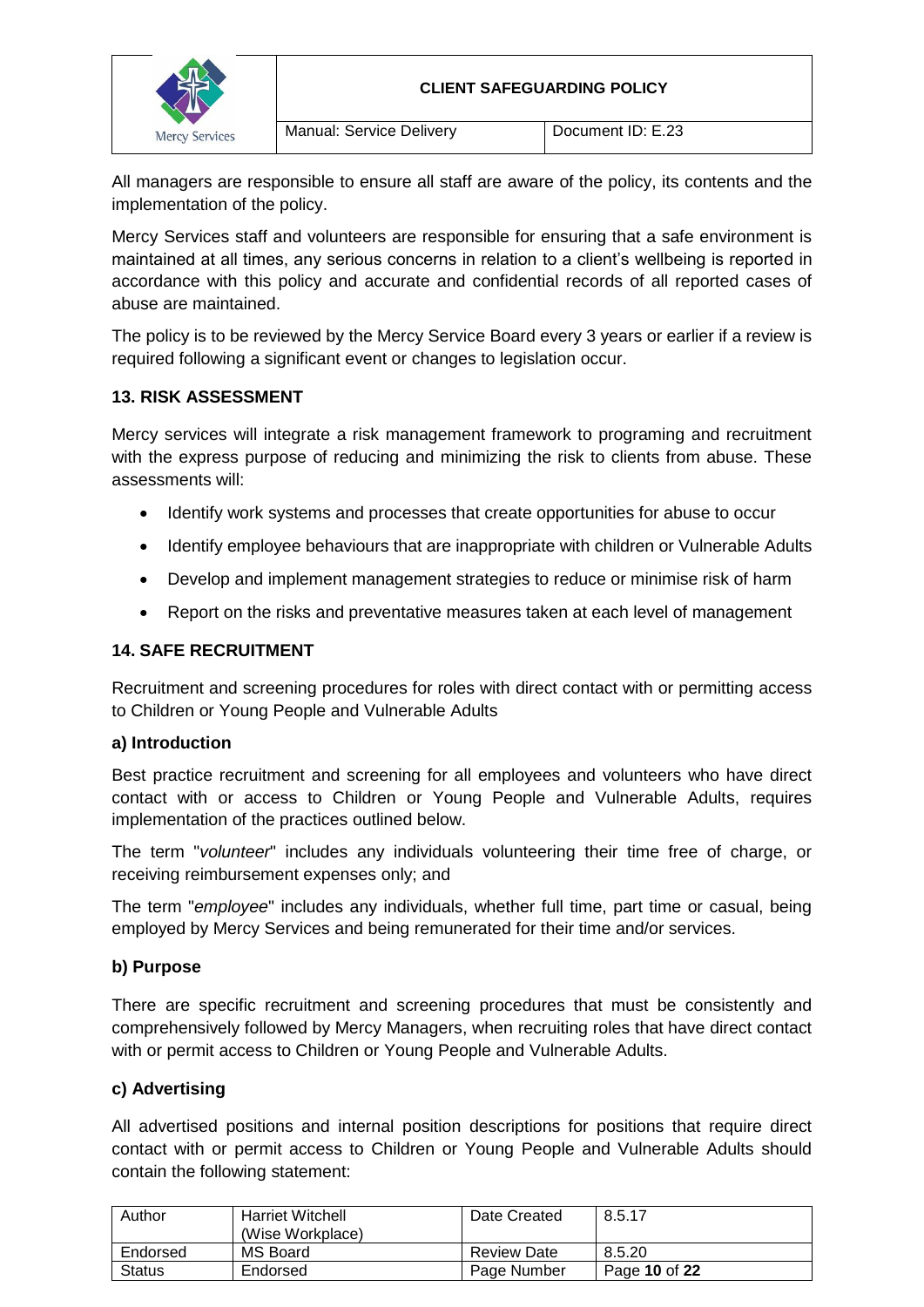

"*We require all applicants to undergo an extensive screening and background check process prior to appointment*."

# **d) Safeguarding Commitment Statement**

The Safeguarding Commitment Statement must be supplied to all applicants for advertised positions at the same time as the position description and application documentation, and at least prior to an interview. All positions advertised online should contain a link to the "*The Safeguarding Commitment Statement*" or PDF version attached.

# **e) Face-to-Face or Video Interview**

All applicants that require direct contact with, or that permit access to Children or Young People and Vulnerable Adults, are required to attend or participate in at least one face-to face or video interview.

As part of the face-to-face or video interview, managers should highlight Mercy's commitment to protecting vulnerable people including children and young people from abuse. Managers should also explain Mercy's screening requirements and their purpose.

During face-to-face or video interviews, Mercy managers conducting the relevant interview must examine the following issues relating to the applicant's suitability to work with vulnerable people:

- The applicant's general awareness and understanding of issues relating to the safeguarding of vulnerable people and the importance of ensuring the safety and wellbeing of Children or Young People in particular;
- The applicant's beliefs and values in relation to the treatment of vulnerable people;
- The applicant's professional experience, qualifications and competence;
- The applicant's reasons for leaving previous positions involving work with vulnerable people; and
- Any potential concerns regarding the applicant's resume or work history, such as gaps in their work history, frequent job changes, and inability to nominate precise start or end dates for previous roles.

In undertaking an interview with any applicant for any role requiring direct contact with or access to Children or Young People, hiring persons in positions of authority must reference and choose appropriate 'interview questions'. Managers must document an applicant's responses and, if successful, add that documentation to their personnel file.

# **f) Proof of Identity and Qualifications Check**

The identity and qualifications of each shortlisted applicant for any position requiring direct contact with or access to Vulnerable people must be confirmed by sighting 'proof of identity' and `proof of qualifications' documents presented by the applicant that are relevant to their role and their suitability to work with vulnerable people. On completion of the recruitment

| Author        | <b>Harriet Witchell</b><br>(Wise Workplace) | Date Created       | 8.5.17        |
|---------------|---------------------------------------------|--------------------|---------------|
| Endorsed      | MS Board                                    | <b>Review Date</b> | 8.5.20        |
| <b>Status</b> | Endorsed                                    | Page Number        | Page 11 of 22 |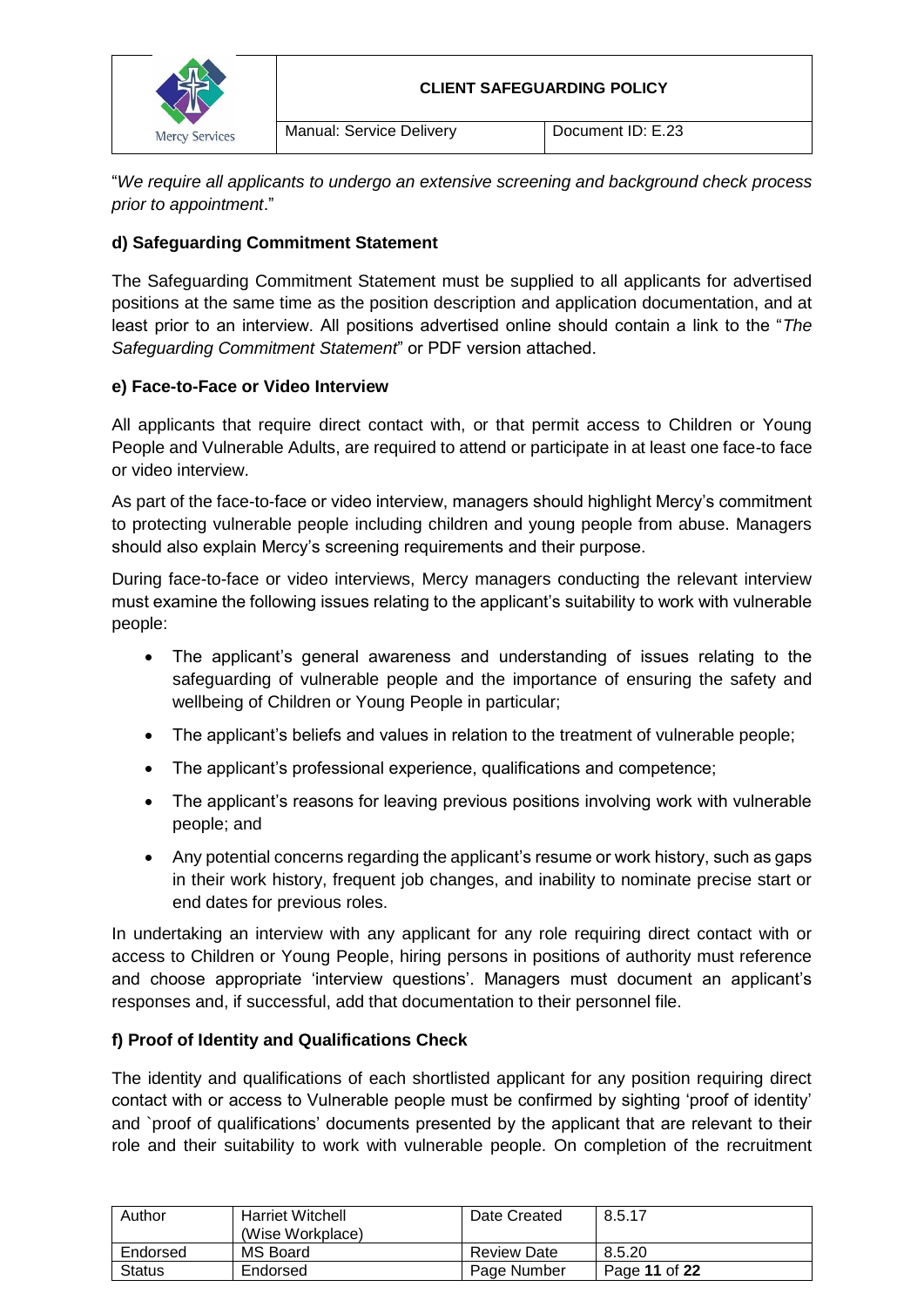

process, managers must add copies of the successful applicant's 'proof of identity' and `proof of qualifications' documents to their employment file.

If a variation to these requirements is required in relation to proof of identity or proof of qualifications requirements, such as an applicant being unable to provide specific documentation, managers must approach an appropriate Senior Person and seek approval for a variation. The Manager may withhold approval for any variation requested at their absolute discretion.

# **g) Background and Screening Checks**

Applicants may be required to satisfy a number of background checks, at the commencement of, and in some cases during the time in which they hold their position. These include (but are not limited to) the following:

- A National Criminal History Record Check;
- A Signed Declaration;
- A reference check: and/or
- Any other relevant background checks to assess a person's suitability to work with Vulnerable people;
- When working in a role which is deemed by Mercy to include working with children or young people, unless the law provides otherwise, all employees and volunteers must have a satisfactory Working with Children Check in the appropriate jurisdiction in which they spend the majority of their working time.

Whenever possible, no applicant is to be offered a position with Mercy Services until after completion of the relevant background and screening checks. When this is not possible, appointment of that person must be contingent upon receiving a satisfactory background and screening check. At a minimum and subject to specific State or Territory requirements set out in the websites at the "*Working with Children Checks*", the potential employee must have completed the application documentation for the relevant Working with Children Check and/or background check and the employing manager must sight that documentation prior to the commencement date of that person's position.

If the applicant has already commenced holding a position with Mercy services and the results of any background or screening checks are unsatisfactory, subject to the individual employment contract, Mercy services may terminate the individual's position without notice. If at any stage (including before or after engagement) it is discovered that any aspect of the applicant's curriculum vitae or the references or background checks that are provided in support of the application are dishonest or misleading, Mercy Services will be entitled to terminate the engagement immediately without notice.

# **h) Working with Children Checks**

Mercy Services operate in NSW. Accordingly, Mercy's recruitment procedures require that working with children checks be obtained for all applicants (including all applicants who are Children or Young People) who are to be offered or have accepted a position that involves

| Author        | <b>Harriet Witchell</b><br>(Wise Workplace) | Date Created       | 8.5.17        |
|---------------|---------------------------------------------|--------------------|---------------|
| Endorsed      | MS Board                                    | <b>Review Date</b> | 8.5.20        |
| <b>Status</b> | Endorsed                                    | Page Number        | Page 12 of 22 |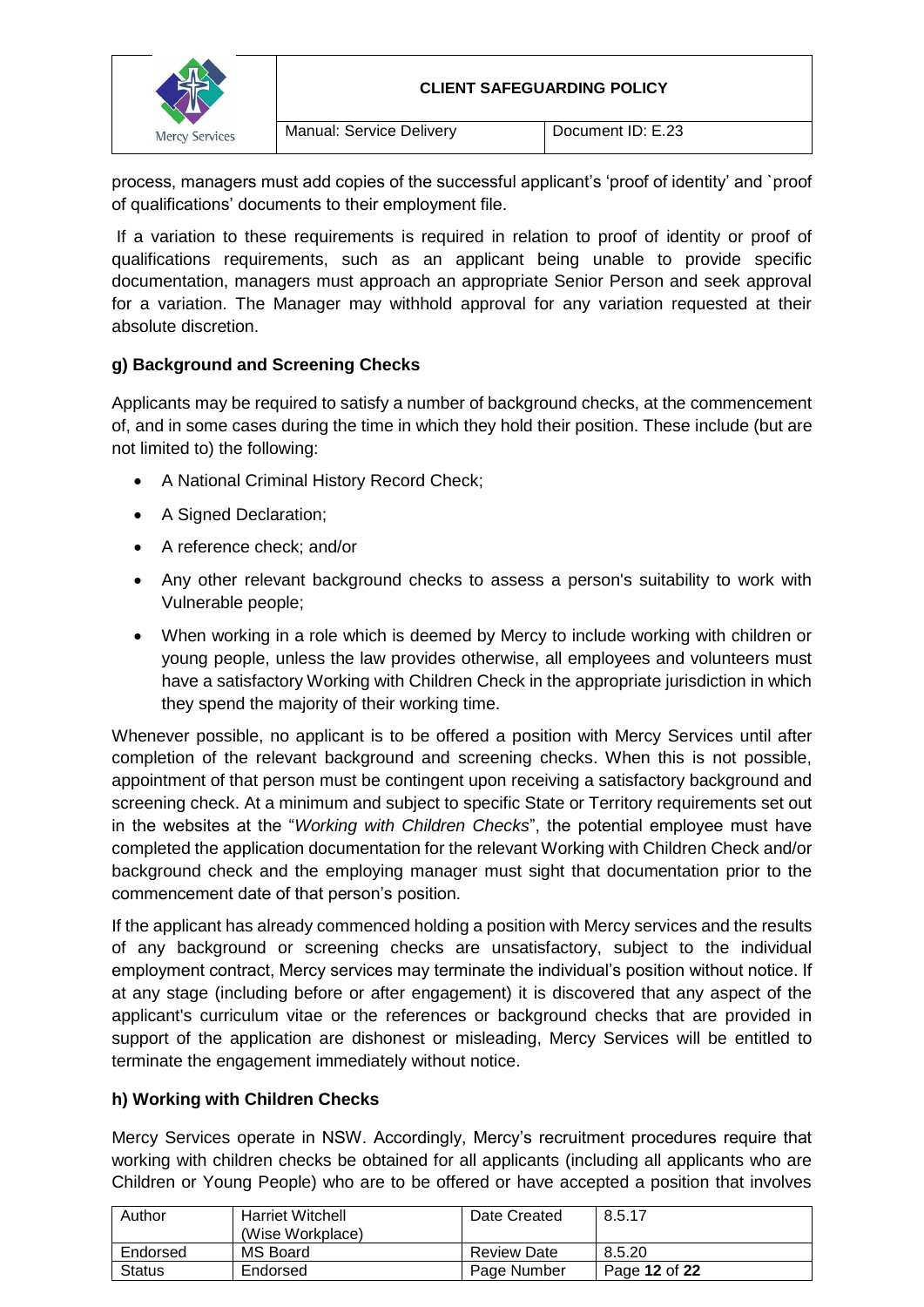

direct contact with or permits access to Children or Young People. Mercy Services will direct the applicant to the relevant check that is required and in doing so will make clear which jurisdiction(s) the relevant check(s) is or are to be obtained in.

The manager responsible for recruiting must either verify with the appropriate WCCC if the information cannot be verified through the appropriate authority, sight a copy of the applicable 'Working with Children' and record relevant details using our 'Working with Children Check Record'.

Mercy Services will not employ a person who returns a negative check based on 'Working with Children' check. For the avoidance of doubt, volunteers who return negative checks must not be engaged Mercy Services.

# **i) Record Keeping and Sharing of Information – Working with Children and/or National Criminal History Checks**

Mercy Services must comply with relevant laws in relation to record keeping. Best practice record keeping requires the maintenance of the following:

Records of all employees and volunteers, including proof of identify and proof of qualification documents and/or records.

A register of Working with Children Check and/or National Criminal History Checks, for all employees and volunteers, for whom checks have been obtained. This register must detail application and approval or rejection details (including Working with Children Check or equivalent identifiers), expiry dates and any other identifying and useful information.

Please see the "*WWCC and Background Check Register Template*"

# **j) Undertaking Reference Checks**

Employing Managers must conduct a minimum of two reference checks for all shortlisted applicants for any employment or volunteer roles. This is to gather additional information about the applicant's suitability to work in the role for which they have applied and to ensure the applicant holds the professional qualification, experience or registration they claim to hold in relation to their suitability to work with Children or Young People or Vulnerable Adults.

Applicants being considered for appointment should, in the first instance, be asked to provide contact details for two professional referees who can provide information relating to the applicant's suitability to the role, including relating to the applicant's suitability to work with Children or Young People or Vulnerable Adults. Professional referees:

- Should include a representative of the applicant's current or most recent employer; and
- Must, where practicable, have had a direct managerial relationship with the applicant and so be capable of commenting with direct knowledge in relation to the applicant, and ideally have been the applicant's supervisor or line manager.

Personal referees are not recommended. However, if there is no option but to include a personal referee (for example – applicants are applying for their first job), then that referee:

| Author        | <b>Harriet Witchell</b> | Date Created       | 8.5.17        |
|---------------|-------------------------|--------------------|---------------|
|               | (Wise Workplace)        |                    |               |
| Endorsed      | MS Board                | <b>Review Date</b> | 8.5.20        |
| <b>Status</b> | Endorsed                | Page Number        | Page 13 of 22 |

• Should not be related to the applicant;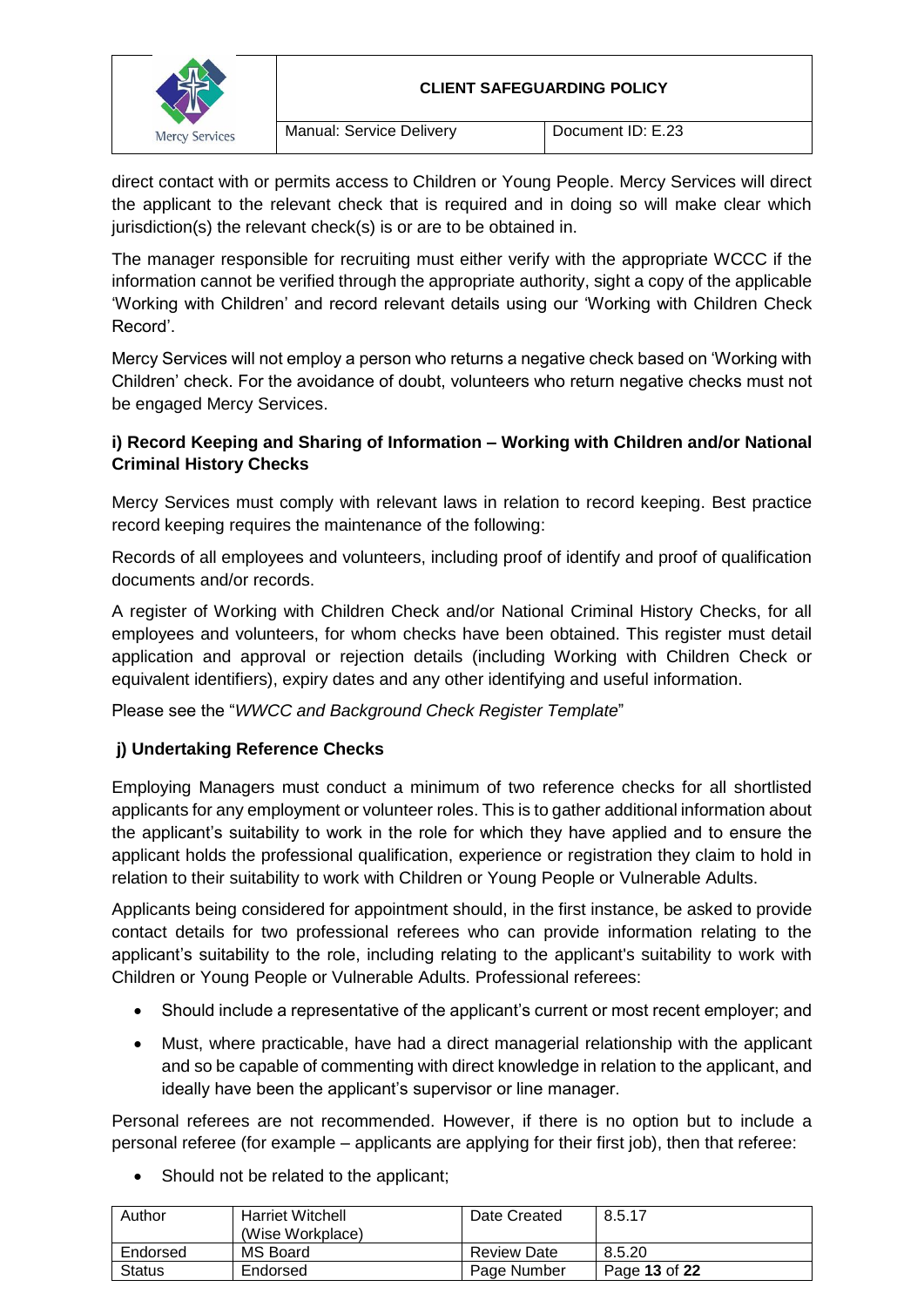

- Should have known the applicant for at least 12 months; and
- Must be able to vouch for the applicant's reputation, good standing and character.

The referee checks we undertake must involve direct contact with the referee, whether inperson, by phone, via video link or email. Written character references are not sufficient unless also followed up and verified through direct contact.

Difficulty in contacting referees, such as those based overseas, or those who have left an organisation, is not justification for accepting lower standards of scrutiny.

Referee checks will be attended, documented and provided to Mercy Services by an Independent Third Party Verification Service

### **k) Guidance for volunteers, short-term appointees**

Sensitivity is required in relation to asking parents/carers of the Children or Young People to whom we deliver activities, events, programs and services to undergo

'Working with Children' or 'National Criminal History Record' checks before they are accepted as volunteers.

Managers must emphasise to these parents/carers the importance we place on protecting the Children or Young People to whom Mercy delivers activities, programs, events and services, informing them that, whilst rare, there have been instances of parents/carers using their volunteer status within organisations such as ours as a path to abusing Children or Young People.

We inform prospective parent/carer volunteers that, in the light of the above, our approach is to take every precaution to protect the Children or Young People in our care.

# **15. BEHAVIOUR PROTOCOLS**

All staff have responsibility to follow the guidance laid out in this policy and related policies, and to pass on any welfare concerns using the required procedures.

We expect all staff, paid staff or volunteers, to promote good practice by being an excellent role model, contribute to discussions about client safeguarding and to positively involve people in developing safe practices.

# **16. ADDITIONAL SPECIFIC RESPONSIBILITIES:**

#### **The Chief Executive Officer has a responsibility to ensure:**

- The policy is in place and appropriate
- The policy is accessible
- The policy is implemented
- The policy is monitored and reviewed
- Ensure staff, paid staff and volunteers, have access to appropriate training/information

| Author        | <b>Harriet Witchell</b><br>(Wise Workplace) | Date Created       | 8.5.17        |
|---------------|---------------------------------------------|--------------------|---------------|
| Endorsed      | MS Board                                    | <b>Review Date</b> | 8.5.20        |
| <b>Status</b> | Endorsed                                    | Page Number        | Page 14 of 22 |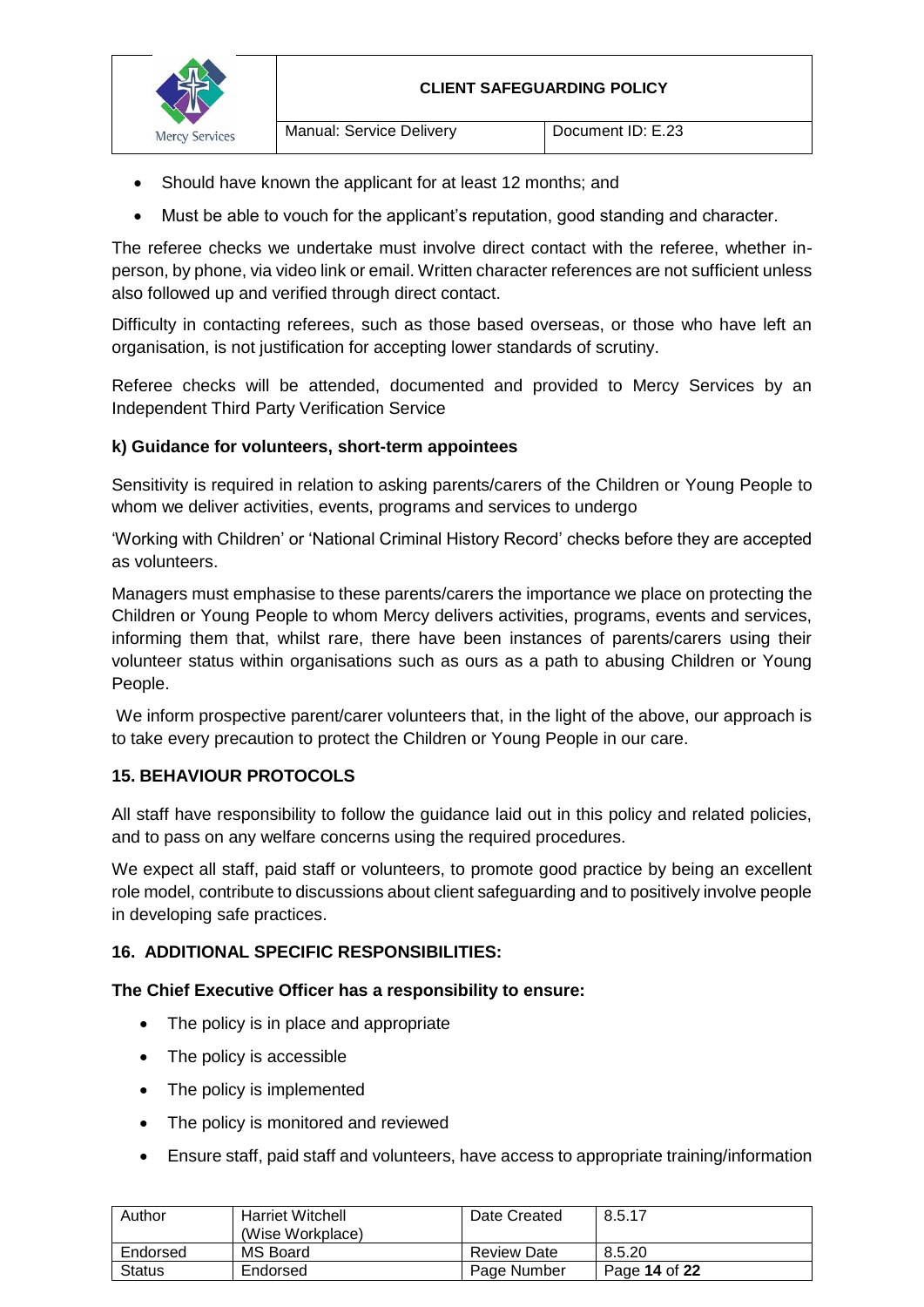

- Promoting the welfare of children, people with disabilities and elderly persons
- Receive staff concerns about safeguarding and respond to all concerns in a serious, swift and appropriate manner

#### **17. EDUCATION/TRAINING**

#### **16.1. Induction will include:**

- Discussion of the safeguarding policy and conformation of understanding
- Discussion of other relevant policies
- Ensure familiarity with reporting processes, the role of the CEO and whoever acts in their absence.
- Initial training on safeguarding including: safe working practices, safe recruitment, understanding child protection and adult safeguarding

#### **16.2. Training**

All staff who, through their role are in contact with Children, or Vulnerable Adults will have access to safeguarding training at an appropriate level.

#### **16.3 Communications and discussions of safeguarding issues:**

Commitment to the following communications and discussion of safeguarding issues will ensure effective communication of safeguarding issues and practice:

- Board meetings
- Management meetings
- Team meetings
- One to One meetings
- Clinical supervision
- Provision of a clear and effective reporting procedure which encourages reporting of concerns
- Encouraging open discussion to identify barriers to reporting so they can be addressed
- Inclusion of safeguarding as a discussion prompt during supervision meetings/appraisals to encourage reflection

#### **18. REPORTING/RESPONDING TO CONCERNS**

Mercy Services recognises its duty to report concerns or allegations against paid staff and volunteers within the organisation or by a professional from another organisation.

The process outlined below detail the stages involved in raising and reporting safeguarding concerns at Mercy Services

| Author        | <b>Harriet Witchell</b><br>(Wise Workplace) | Date Created       | 8.5.17        |
|---------------|---------------------------------------------|--------------------|---------------|
| Endorsed      | MS Board                                    | <b>Review Date</b> | 8.5.20        |
| <b>Status</b> | Endorsed                                    | Page Number        | Page 15 of 22 |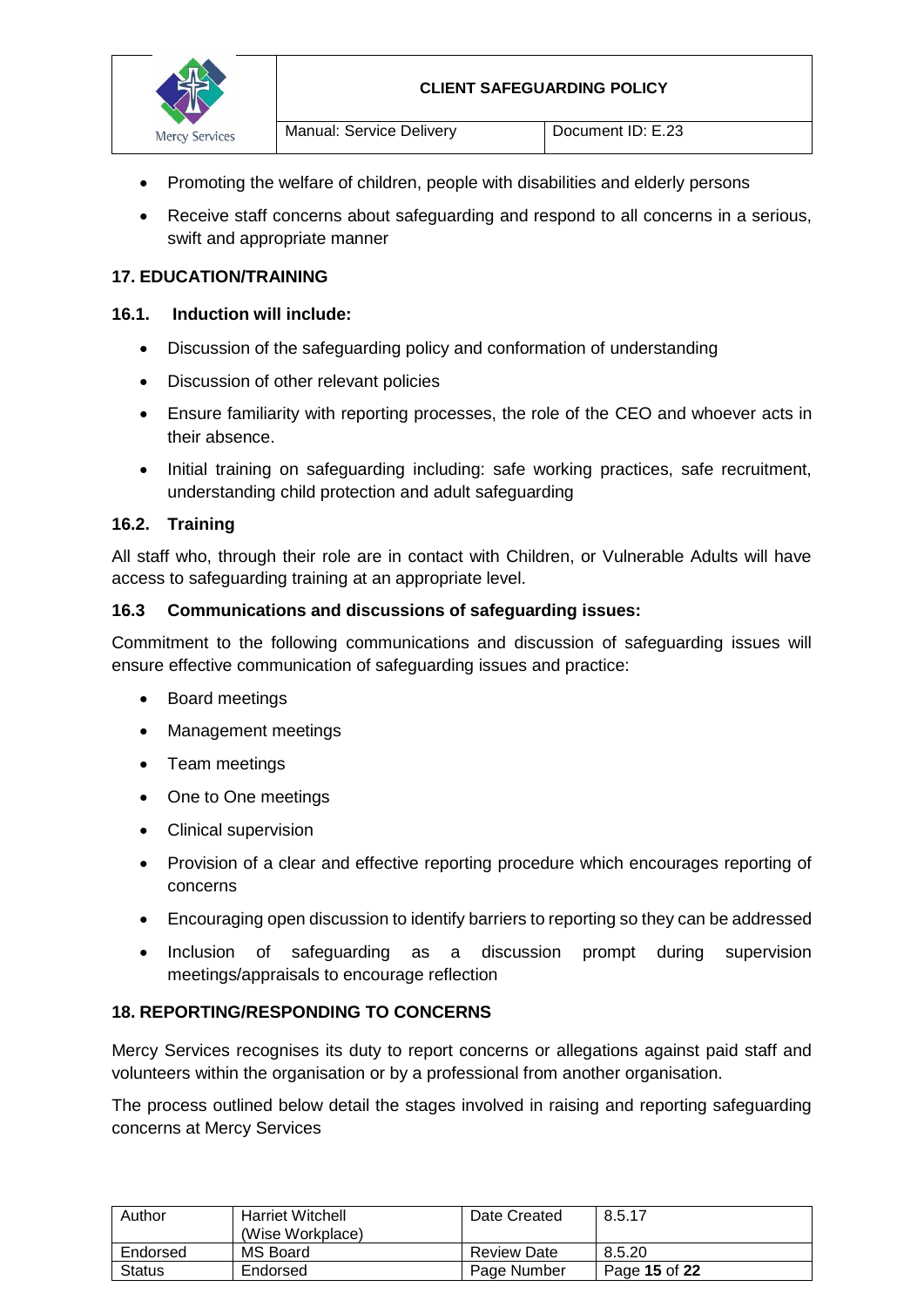#### **CLIENT SAFEGUARDING POLICY**



- 1. Once you have a disclosure or information to suspect that abuse has occurred, or is likely to occur, make detailed notes and communicate your concerns to your immediate manager
- 2. Seek medical attention for the Vulnerable person if needed
- 3. Report concerns to the responsible senior manager
- 4. If the concern is about a line manager or director, this should be reported to any director of the board.
- 5. Retain all evidence and hand to the police for forensic examination
- 6. Discuss with parents of child or with vulnerable person. Obtain permission to make referral if safe and appropriate.
- 7. If required, report to the Ombudsman
- 8. Complete incident report form and report to police if appropriate.
- 9. Record the concerns in the notification register
- 10. Ensure feedback is received from the authorities and response recorded
- 11. Where the allegation involves a staff member or volunteer, that person may be suspended from duty pending investigation. If the person is also working with children or Vulnerable Adults for another organisation, either as employee or volunteer, the other organisation should be informed of the suspension and subsequent outcome.
- 12. The fact that a person tenders a resignation, will not prevent the allegation being followed up.

#### **19. KEY PERFORMANCE INDICATORS**

To be advised

#### **20. EXPECTED OUTCOME**

This policy seeks to ensure that Mercy Services undertakes its responsibilities with regard to the safeguarding of Vulnerable people and will respond to concerns appropriately. The policy establishes a framework to support paid staff and volunteers and clarifies the organisation's expectations.

### **21. DEFINITIONS**

#### **A Vulnerable person**

Is a person who may be unable to take care of themselves, or protect themselves from harm or being exploited. This may include a person who:

- A child under the age of 18 years
- Is elderly and frail
- Has a mental illness including dementia
- Has a physical or sensory disability
- Has a learning disability
- Has a severe physical illness

| Author        | <b>Harriet Witchell</b><br>(Wise Workplace) | Date Created       | 8.5.17        |
|---------------|---------------------------------------------|--------------------|---------------|
| Endorsed      | MS Board                                    | <b>Review Date</b> | 8.5.20        |
| <b>Status</b> | Endorsed                                    | Page Number        | Page 16 of 22 |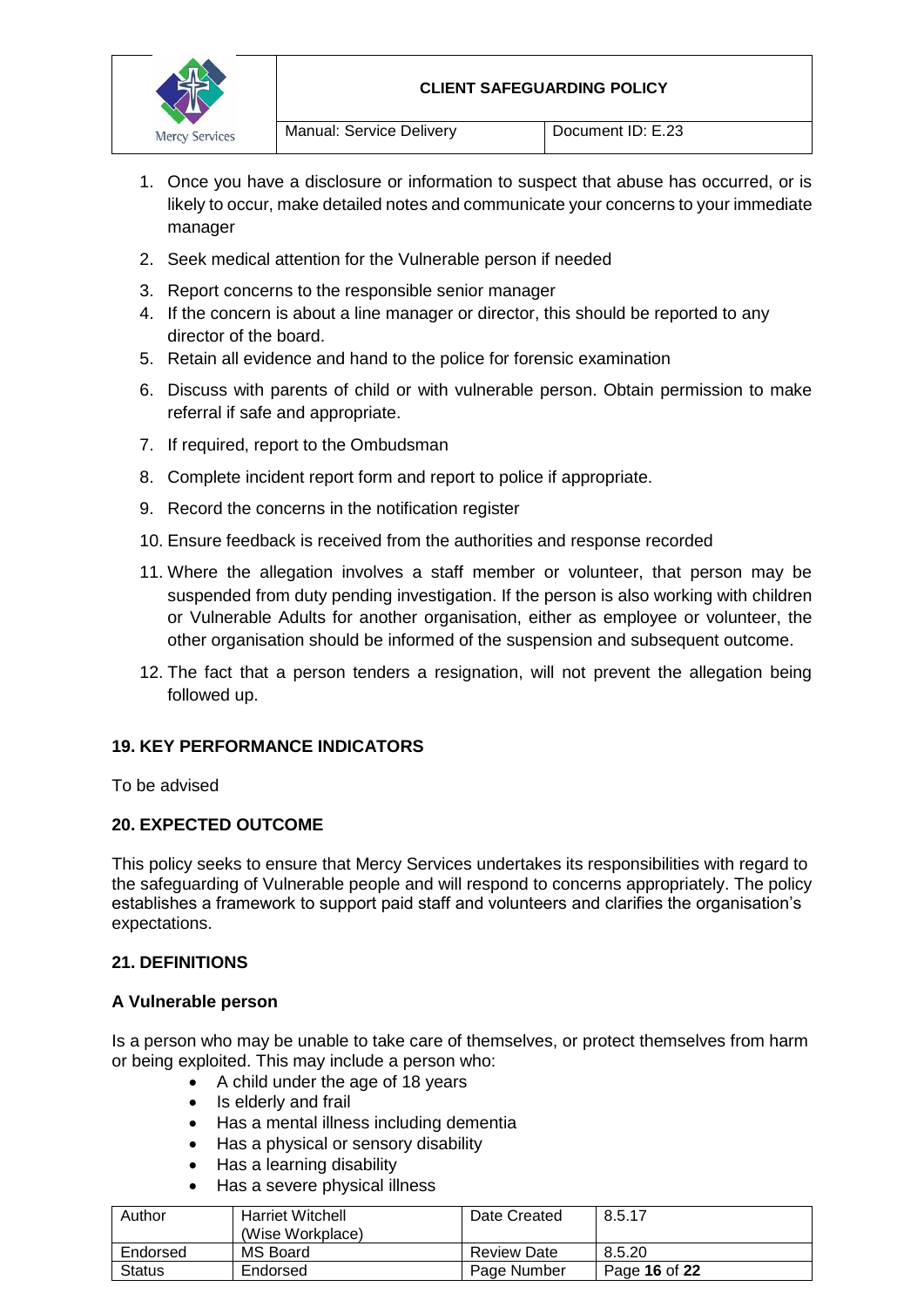

- Is a substance misuser
- Is homeless

### **Young person and Child**

Young people,' a term that includes children, means people who are under 25. 'Children' are defined in Australian law as young people who have not turned 18.

### **Vulnerable Adult**

A Vulnerable Adult is a person aged 18 or over who may be unable to take care of themselves or protect themselves from harm or being exploited

### **Abuse**

Abuse means Physical Abuse, Emotional or Psychological Abuse, Sexual Abuse, and Abuse of Power, that has caused, is causing or is likely to cause harm to a person's wellbeing or development, whether in person directly or as the result of a publication viewable by any other person by any means. Examples of Abuse include, but are not limited to, Bullying, Humiliation, Verbal Abuse and Insults, Grooming, Harassment (including Sexual Harassment), Discrimination, Neglect and Sexual Exploitation**.**

### **Child Abuse**

Child Abuse is the mistreatment of a Child or Young Person that has Harmed, is harming or is likely to harm or endanger that Child or Young Person's physical or emotional health, development or wellbeing. For the avoidance of doubt, this includes but is not limited to Emotional or Psychological Abuse, Bullying, Grooming, Sexual Exploitation, Neglect and Harassment.

#### **Child Protection Concern**

A Child Protection Concern includes: disclosures of actual harm, abuse or sexual exploitation of a Child or Young Person; the potential risk of harm, abuse or sexual exploitation of a Child or Young Person; and breaches of the Codes of Conduct by staff or volunteers.

# **Child or Young Person / Children or Young People**

A Child or Young Person is a person under the age of eighteen years and Children and Young People mean more than one Child or Young Person.

# **Discrimination**

Discrimination occurs when someone is treated (or is proposed to be treated) unfairly or less favourably than another person in the same or similar circumstances because of one of the personal characteristics covered by anti-discrimination laws. This is known as direct discrimination. Indirect discrimination occurs when there is (or is proposed) an unreasonable requirement, condition or practice that seems to treat everyone equally, but which has or is

| Author        | <b>Harriet Witchell</b><br>(Wise Workplace) | Date Created       | 8.5.17        |
|---------------|---------------------------------------------|--------------------|---------------|
| Endorsed      | MS Board                                    | <b>Review Date</b> | 8.5.20        |
| <b>Status</b> | Endorsed                                    | Page Number        | Page 17 of 22 |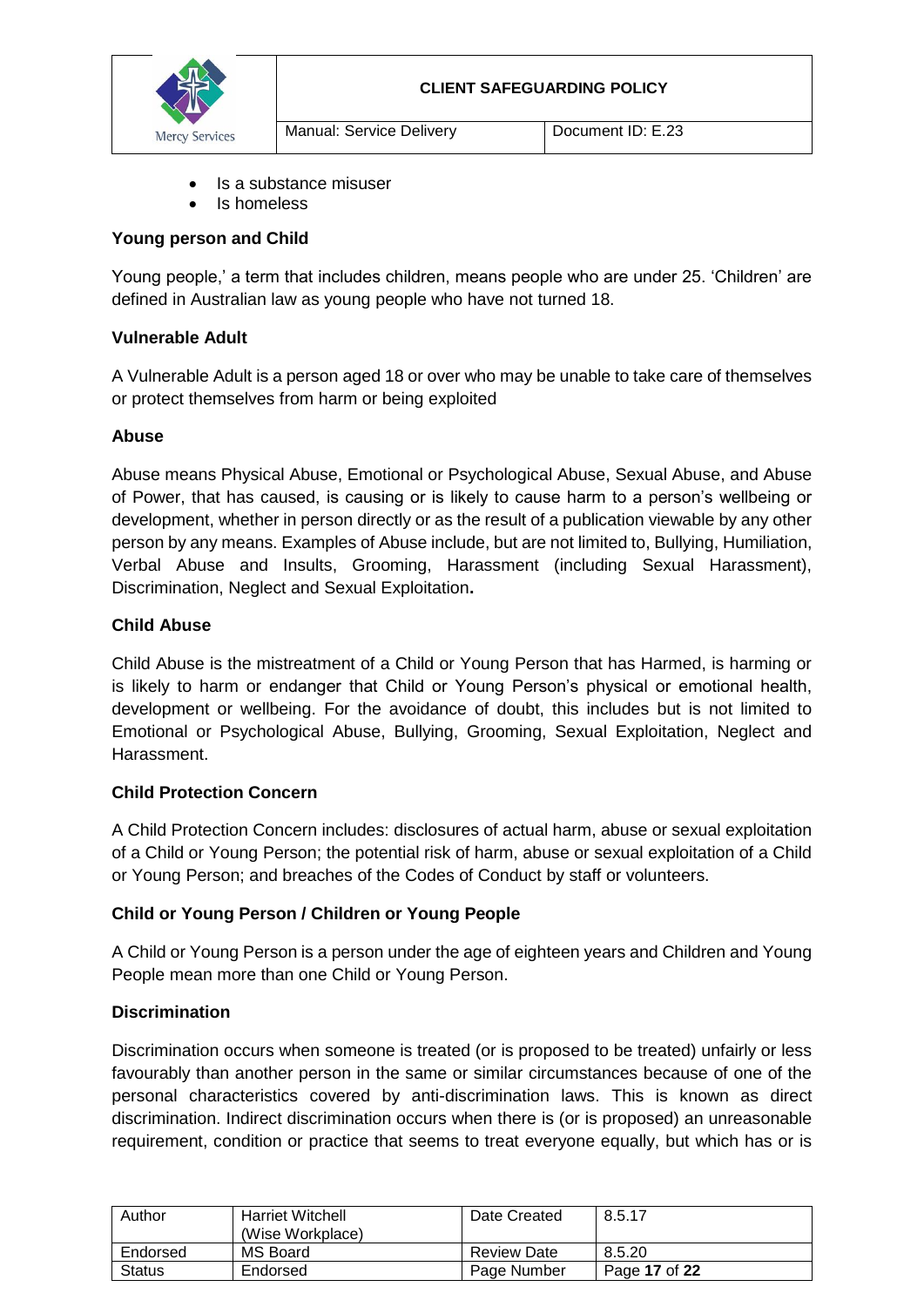

likely to have the effect of disadvantaging persons with a personal characteristic covered by anti-discrimination laws.

In Australia, it is against the law to discriminate against someone because of the following (including but not limited to): age, sex or gender, gender identity, intersex status, race, colour, descent, national or ethnic origin, nationality, ethnoreligious origin, immigration, disability, mental and physical impairment, family/carer responsibilities, status as a parent or carer, marital status, pregnancy, potential pregnancy, breastfeeding, sexual orientation and gender identity, physical features, irrelevant medical record, irrelevant criminal record, spent convictions, political beliefs or activities, religion, religious beliefs or activities, national extraction or social origin, lawful sexual activity, profession, trade, occupation or calling, member of association or organisation of employees or employers, industrial activity, trade union activity, defence service, personal association with someone who has, or is assumed to have, any of the above characteristics

# **Elder Abuse - Persons Over 65 Years Old**

Elder abuse is the infliction of physical, emotional, and/or psychological harm on an older, Vulnerable Adult at the hands of a family member, non-family member in a trusting relationship, or a paid carer in an institution. Assessments of a potential or actual situation of abuse should also take account of the cultural context in which it has occurred.

The definition of elder abuse used by the Elder Abuse Prevention Unit is "*Any act occurring within a relationship where there is an implication of trust, which results in harm to an older person. Abuse can include physical, sexual, financial, psychological and social abuse and/or neglect*". This definition was endorsed by all Australian States, and Territories, through the Healthy Ageing Taskforce (HATF), on 8 December 2000

"*A single or repeated act, or lack of appropriate action, occurring within any relationship where there is an expectation of trust, which causes harm or distress to an older person*" United Nations Economic and Social Council

Elder abuse can take many forms including:

- Physical Includes hitting, slapping, burning, pushing, punching, pinching, biting, arm twisting, cutting, hair pulling, forced confinement to room, chair or bed.
- Psychological/Emotional Examples include:
	- o Verbal intimidation being forced into making decisions against their will.
	- o Humiliation and harassment being called names or experiencing behaviours that are degrading, in a public or private place, being treated like a child.
	- o Threats of physical Harm e.g. "*If you don't hurry up I'll give you something to be quick about*".
	- o Threats of institutionalization "*Do what I say or I'll put you in a home*".
	- o Withholding of affection refusing access to grandchildren.
	- o Removal of decision-making powers.

| Author   | Harriet Witchell<br>(Wise Workplace) | Date Created       | 8.5.17        |
|----------|--------------------------------------|--------------------|---------------|
| Endorsed | MS Board                             | <b>Review Date</b> | 8.5.20        |
| Status   | Endorsed                             | Page Number        | Page 18 of 22 |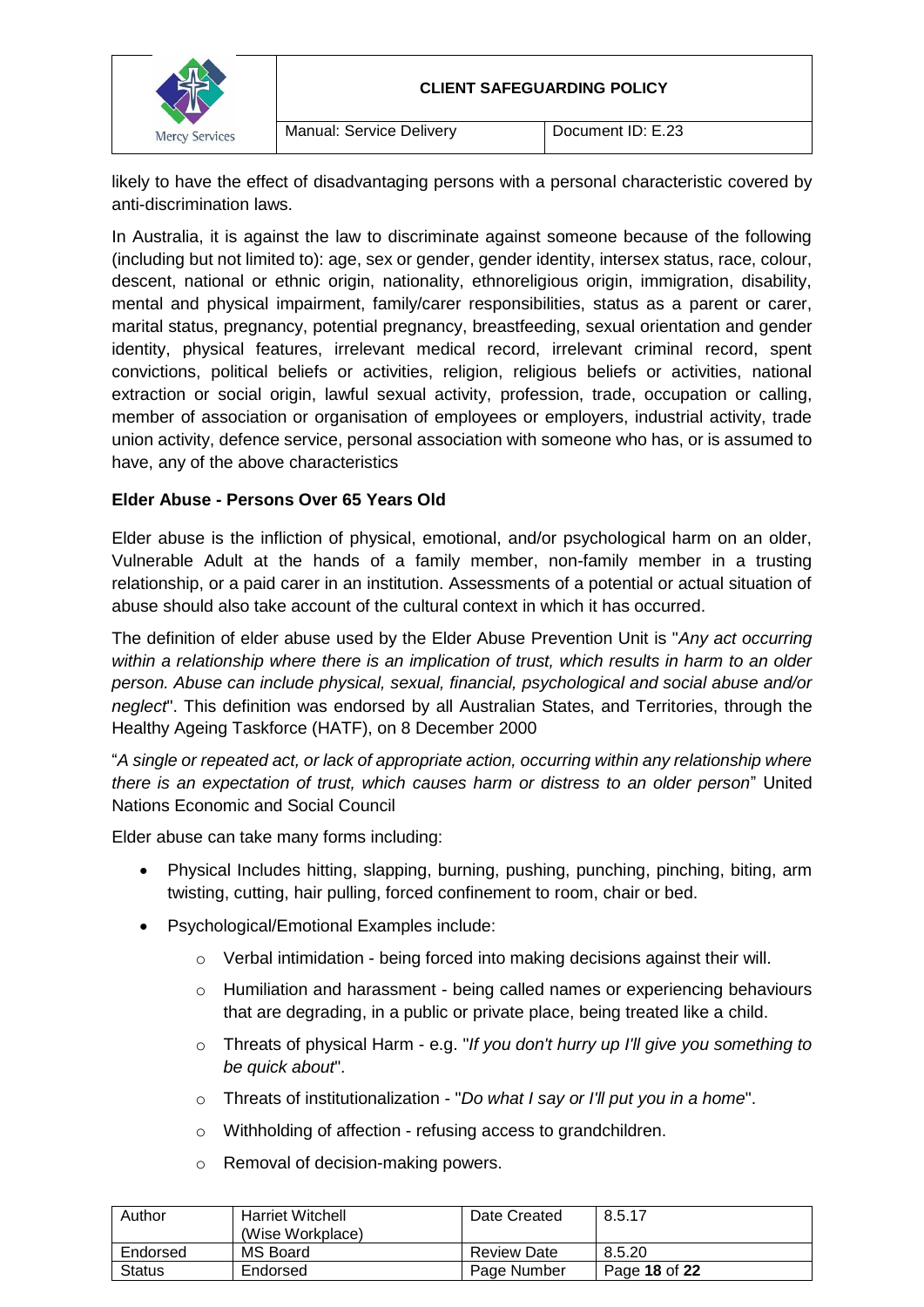

- Sexual abuse
	- o Rape Sexual intercourse against the wishes of an individual.
	- o Indecent assault Inappropriate sexual handling and touching.
	- o Sexual harassment Inappropriate comments / labeling about general appearance, attitude and behavior.
	- $\circ$  Any behaviour that makes an older person feel uncomfortable about their body or gender.
- Neglect Is the failure of a carer to provide the necessities of life to a person for whom they are caring. Neglect can be intentional or unintentional. • Unintentional neglect occurs when a carer does not have the skills or knowledge to care for a dependent person. They may not be aware of the types of support that are available, they may be ill themselves and unable to provide care. • Intentional neglect is when an older person is abandoned, not provided with adequate food, clothing, shelter, medical attention or dental care. Neglect may be the improper use of medication, poor hygiene or personal care or the refusal to allow other people to provide adequate care
- Financial abuse can range from misuse of an older family member's funds to embezzlement. Financial exploitation includes fraud, taking money under false pretences, forgery, forced property transfers, purchasing expensive items with the older person's money without their knowledge or permission, or denying the older person access to his or her own funds or home. It also includes the improper use of legal guardianship arrangements, powers of attorney

Each type of abuse can result in behaviour changes that indicate to others around them that something is not right.

# **Grooming**

Grooming is a term used to describe what happens when a perpetrator of abuse builds a relationship with a Child or Young Person with a view to abusing them at some stage. There is no set pattern in relation to the Grooming of Children or Young People. For some perpetrators, there will be a lengthy period of time before the abuse begins. The Child or Young Person may be given special attention and what starts as an apparently normal display of affection, such as cuddling, can develop into sexual touching or masturbation and then into more serious sexual behaviour. Other perpetrators may draw a Child or Young Person in and Abuse them relatively quickly. Some abusers do not groom Children or Young People but abuse them without forming a relationship at all. Grooming can take place in any setting where a relationship is formed, such as leisure, music, sports and religious activities, or in internet chatrooms, in social media or by other technological channels.

#### **Harm**

Harm to a person or a Child or Young Person is any detrimental effect of a significant nature to the person or Child or Young Person's physical, psychological or emotional wellbeing. It is immaterial how the harm is caused. Harm can be caused by:

| Author        | <b>Harriet Witchell</b><br>(Wise Workplace) | Date Created       | 8.5.17        |
|---------------|---------------------------------------------|--------------------|---------------|
| Endorsed      | MS Board                                    | <b>Review Date</b> | 8.5.20        |
| <b>Status</b> | Endorsed                                    | Page Number        | Page 19 of 22 |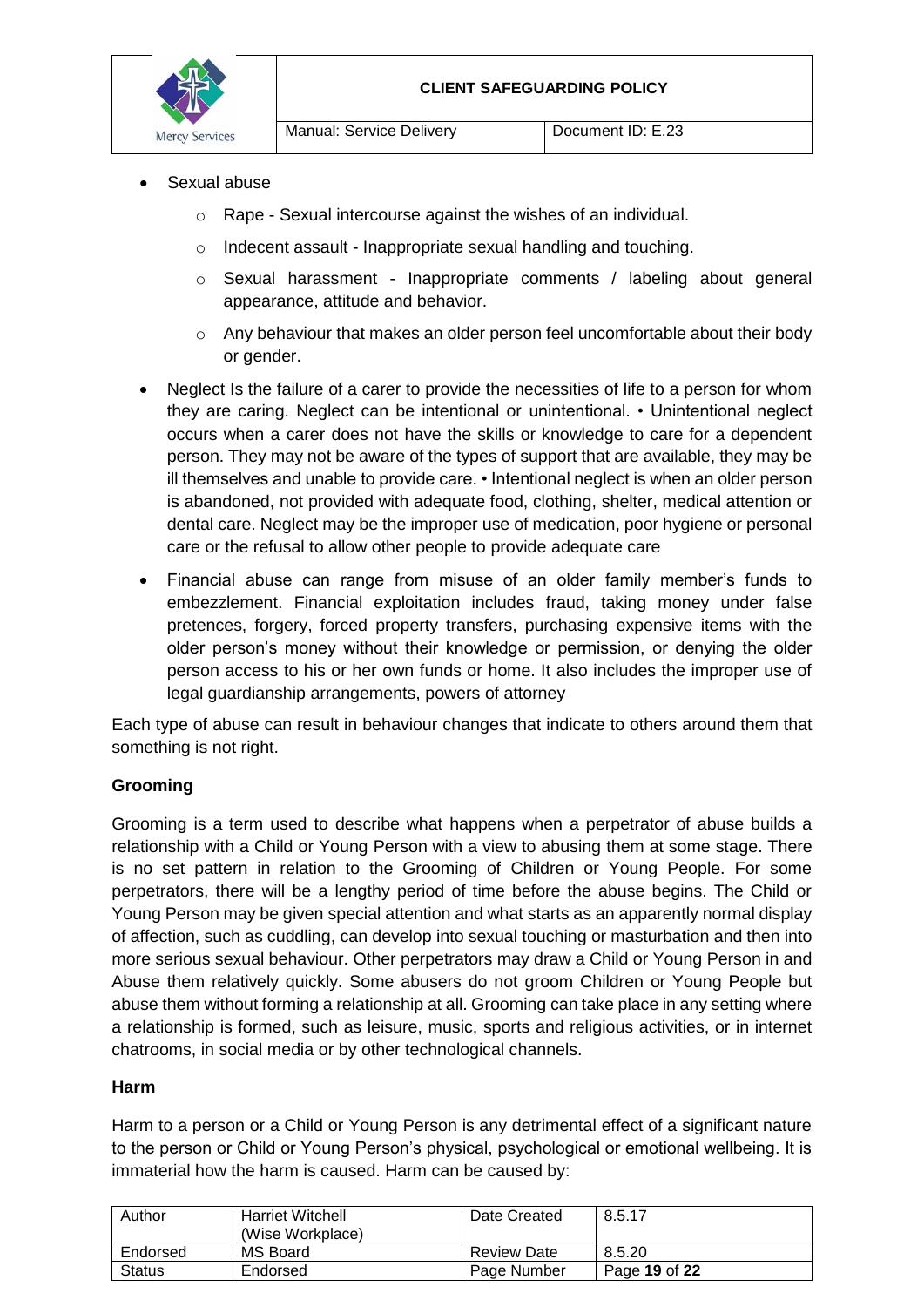

Physical, Psychological or Emotional Abuse or Neglect:  $\Box$  Sexual Abuse or Exploitation;  $\square$  a single act, omission or circumstance; and a series or combination of acts, omissions or circumstances.

### **Harassment**

Harassment means any type of behaviour that the other person does not want and that is offensive, abusive, belittling or threatening and that is reasonably likely to cause Harm to the person who is the subject of the Harassment. The behaviour is unwelcome and of a type that a reasonable person would recognise as being unwelcome and likely to cause the recipient to feel offended, humiliated or intimidated. Harassment includes Bullying.

Unlawful Harassment includes the above but is either sexual or targets a person because of their race, gender, pregnancy, marital status, sexual orientation or other characteristic.

It does not matter whether the harassment was intended; the focus is on the impact of the behaviour. As a guide, if someone finds behaviour harassing, then it could be considered as harassment.

Harassment may be a single incident or repeated. It may be explicit, implicit, verbal or nonverbal and includes public acts of hatred

#### **Neglect**

Neglect is the persistent failure or deliberate failure or denial to provide a Child or Young Person with the basic necessities of life. Such neglect includes the failure to provide adequate food, clothing, shelter, adequate supervision, clean water, medical attention or supervision to the extent that the Child or Young Person's health and development is, or is likely to be, harmed. Categories of neglect include physical neglect, medical neglect, abandonment or desertion, emotional neglect and educational neglect. The issue of neglect is to be referred to the relevant external authority in the jurisdiction in which it occurs.

#### **Physical abuse**

Physical Abuse occurs when a person subjects a person or a Child or Young Person to nonaccidental physically aggressive acts. The abuser may inflict an injury intentionally or inadvertently as a result of physical punishment or the aggressive treatment of a person or a Child or Young Person. Physically abusive behaviour includes (but is not limited to) shoving, hitting, slapping, shaking, throwing, punching, biting, burning, harmful overtraining, and kicking.

#### **Police Check**

Police Check means a national criminal history record check conducted as a pre-employment, pre-engagement or current employment background check on a person.

#### **Sexual abuse**

Sexual Abuse occurs when an adult or person of authority (e.g. older, or younger but more physically or intellectually developed) involves a Child or Young Person in any sexual activity. Perpetrators of Sexual Abuse take advantage of their power, authority or position over the

| Author        | <b>Harriet Witchell</b><br>(Wise Workplace) | Date Created       | 8.5.17        |
|---------------|---------------------------------------------|--------------------|---------------|
| Endorsed      | MS Board                                    | <b>Review Date</b> | 8.5.20        |
| <b>Status</b> | Endorsed                                    | Page Number        | Page 20 of 22 |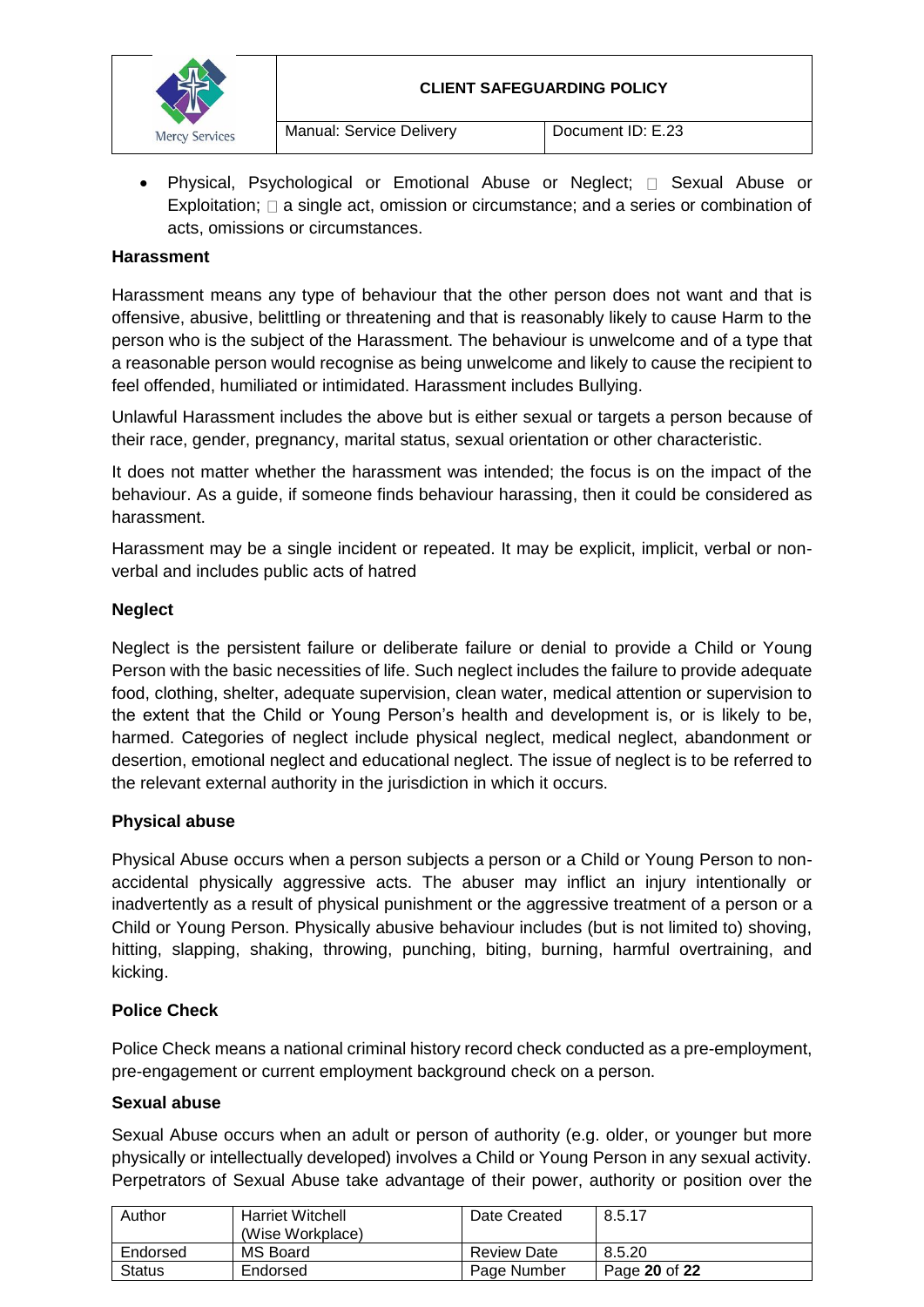

Child or Young Person for their own benefit. It can include making sexual comments to a Child or Young Person, engaging Children or Young People to participate in sexual conversations over the internet or on social media, kissing, touching a Child or Young Person's genitals or breasts, oral sex or intercourse with a Child or Young Person. Encouraging a Child or Young Person to view pornographic magazines, websites and videos, or engaging Children or Young People to participate in sexual conversations over the internet is also considered Sexual Abuse.

# **Sexual Exploitation**

Sexual Exploitation occurs when Children or Young People are forced or involved in sexual activities that are then unlawfully recorded in some way, or recorded without the consent of one or more parties, or used to produce pornography. Such pornography can be in the form of actual photos or videos whether or not published on the internet.

### **Sexual Harassment**

Sexual Harassment means unwanted, unwelcome or uninvited behaviour of a sexual nature and which could reasonably be anticipated to make a person feel humiliated, intimidated or offended. Sexual Harassment can take many different forms and may include unwanted physical contact, verbal comments, jokes, propositions, displays of pornographic or offensive material or other behaviour that creates a hostile environment.

# **Sexual Misconduct**

Sexual Misconduct means any of the following: Sexual Offences; Sexual Harassment; and the use of technology or social media platforms with sexual connotation.

# **Sexual Offence**

Sexual Offence means a criminal offence involving sexual activity or actions of indecency. Because of differences under State and Territory laws, this can include but is not limited to: rape; indecent assault; sexual assault; assault with intent to have sexual intercourse; incest; sexual penetration of child under the age of 16; indecent act with child under the age of 16; sexual relationship with child under the age of 16; sexual offences against people with impaired mental functioning; abduction and detention; procuring sexual penetration by threats of fraud; procuring sexual penetration of a child under the age of 16; bestiality; soliciting acts of sexual penetration or indecent acts; promoting or engaging in acts of Child or Young Person prostitution; obtaining benefits from Child or Young Person prostitution; possession of Child or Young Person pornography; and publishing Child or Young Person pornography and indecent articles.

| Author        | <b>Harriet Witchell</b><br>(Wise Workplace) | Date Created       | 8.5.17        |
|---------------|---------------------------------------------|--------------------|---------------|
| Endorsed      | MS Board                                    | <b>Review Date</b> | 8.5.20        |
| <b>Status</b> | Endorsed                                    | Page Number        | Page 21 of 22 |